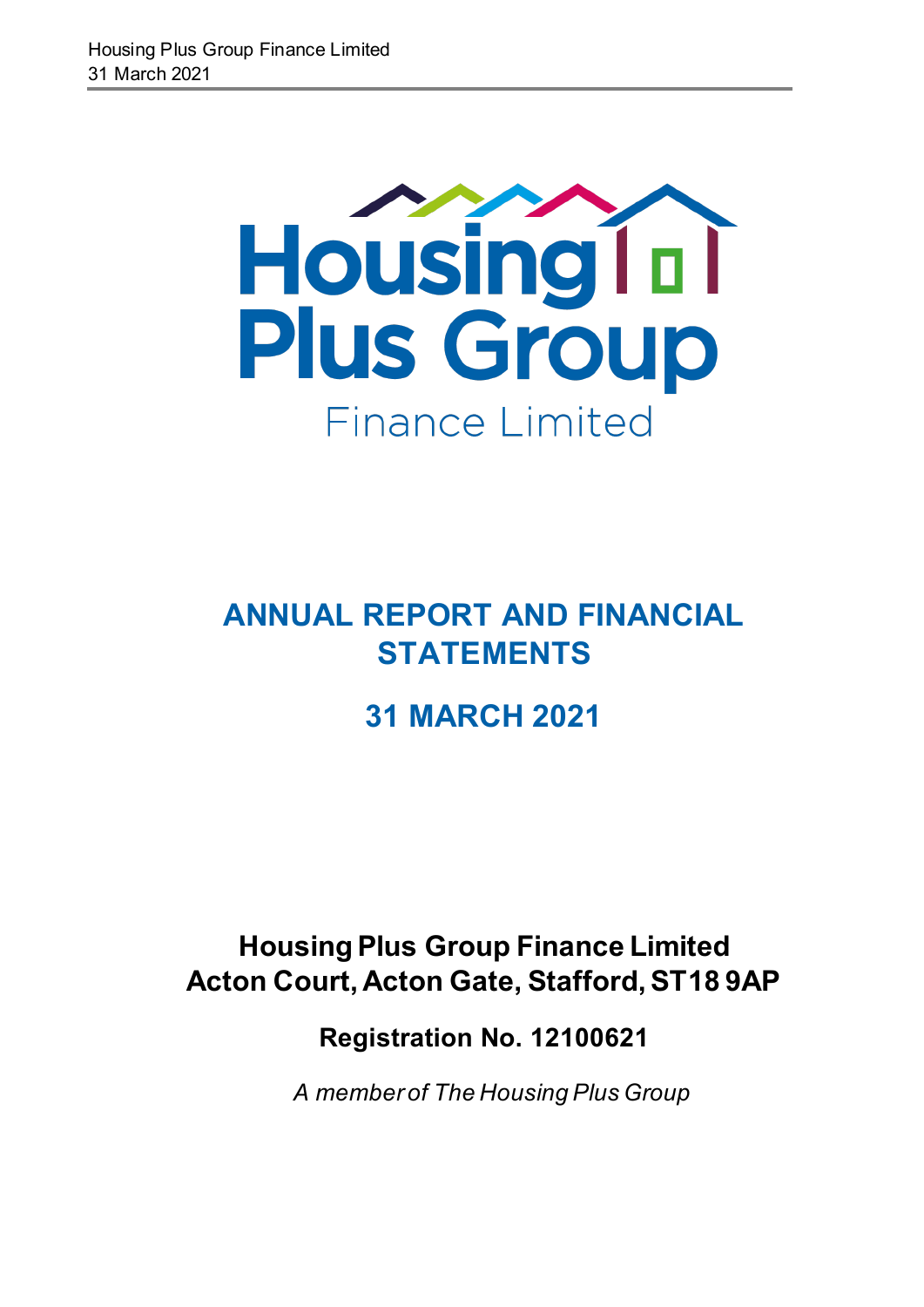# **CONTENTS**

| <b>INDEPENDENT AUDITOR'S REPORT TO THE MEMBERS OF HOUSING PLUS GROUP</b> |  |
|--------------------------------------------------------------------------|--|
|                                                                          |  |
|                                                                          |  |
|                                                                          |  |
|                                                                          |  |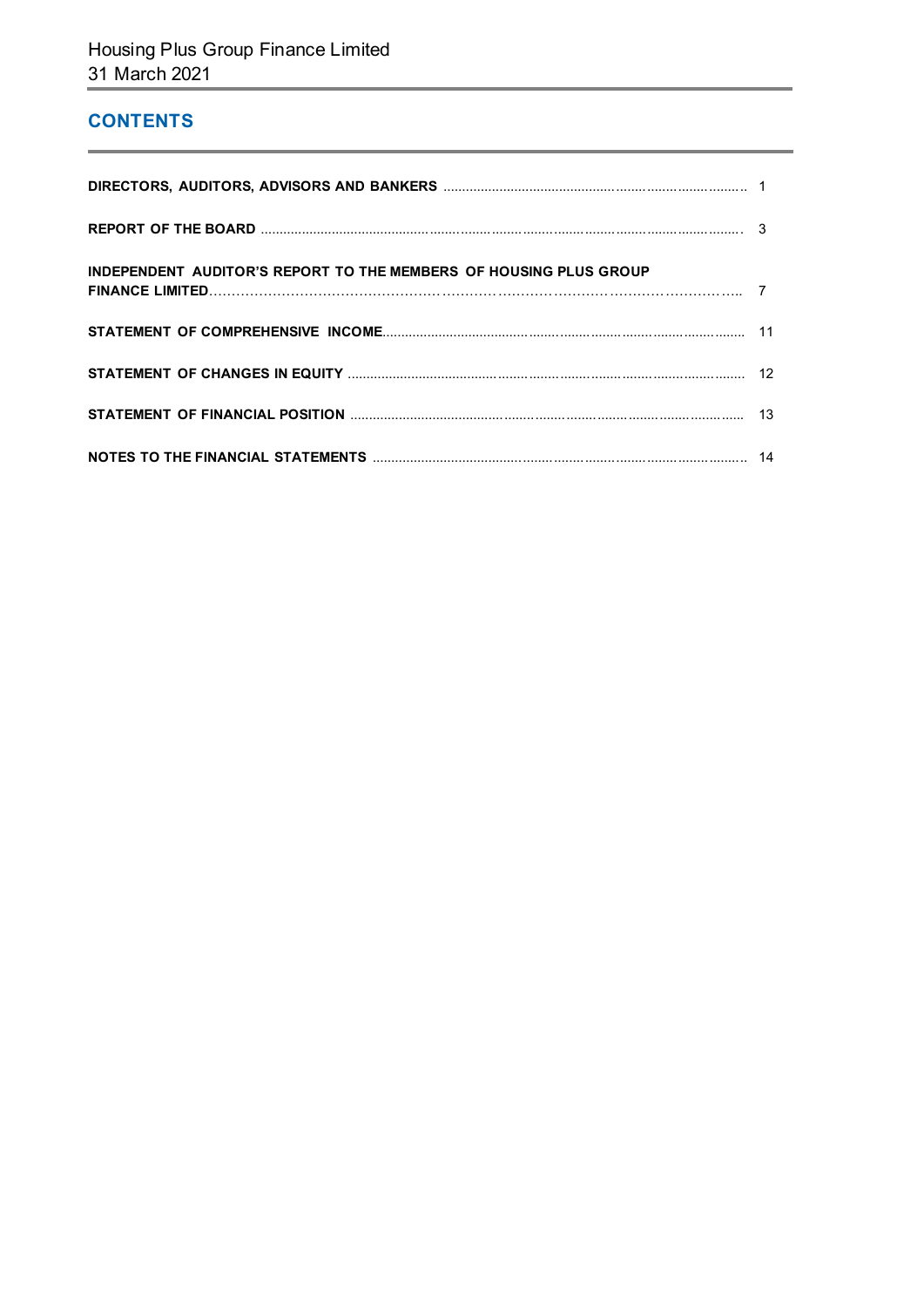# **DIRECTORS, AUDITORS, ADVISORS AND BANKERS**

| <b>Housing Plus Group Finance Limited</b> | Registered Company No: 12100621                                                                                                                          |
|-------------------------------------------|----------------------------------------------------------------------------------------------------------------------------------------------------------|
| <b>Registered Office</b>                  | Acton Court,<br>Acton Gate, Stafford,<br><b>ST18 9AP</b>                                                                                                 |
| <b>Directors</b>                          | S L Boden<br>P J Ingle<br>R Bowden<br>G E Evans<br>S Jennings - appointed 23 July 2020                                                                   |
| <b>Company Secretary</b>                  | I E Molyneux                                                                                                                                             |
| <b>Bankers</b>                            | <b>Barclays Bank</b><br>PO Box 3333,<br>15 Colmore Row,<br>Birmingham<br><b>B3 2WN</b>                                                                   |
| <b>External Auditors</b>                  | KPMG LLP (appointed 12 November 2020)<br><b>Chartered Accountants and Statutory Auditors,</b><br>One Snowhill, Snowhill Queensway,<br>Birmingham, B4 6GA |
| <b>Internal Auditors</b>                  | Beever and Struthers (appointed 1 April 2020)<br>20 Colmore Circus,<br>Queensway,<br>Birmingham, B4 6AT                                                  |
| <b>Legal Advisors</b>                     | <b>Anthony Collins LLP</b><br>134 Edmund Street,<br>Birmingham,<br><b>B3 2ES</b>                                                                         |
|                                           | <b>DWF LLP</b><br>2 Hardman Street,<br>Manchester,<br><b>M33AA</b>                                                                                       |
|                                           | <b>Trowers &amp; Hamlin LLP</b><br>55 Princess Street,<br>Manchester,<br><b>M24EW</b>                                                                    |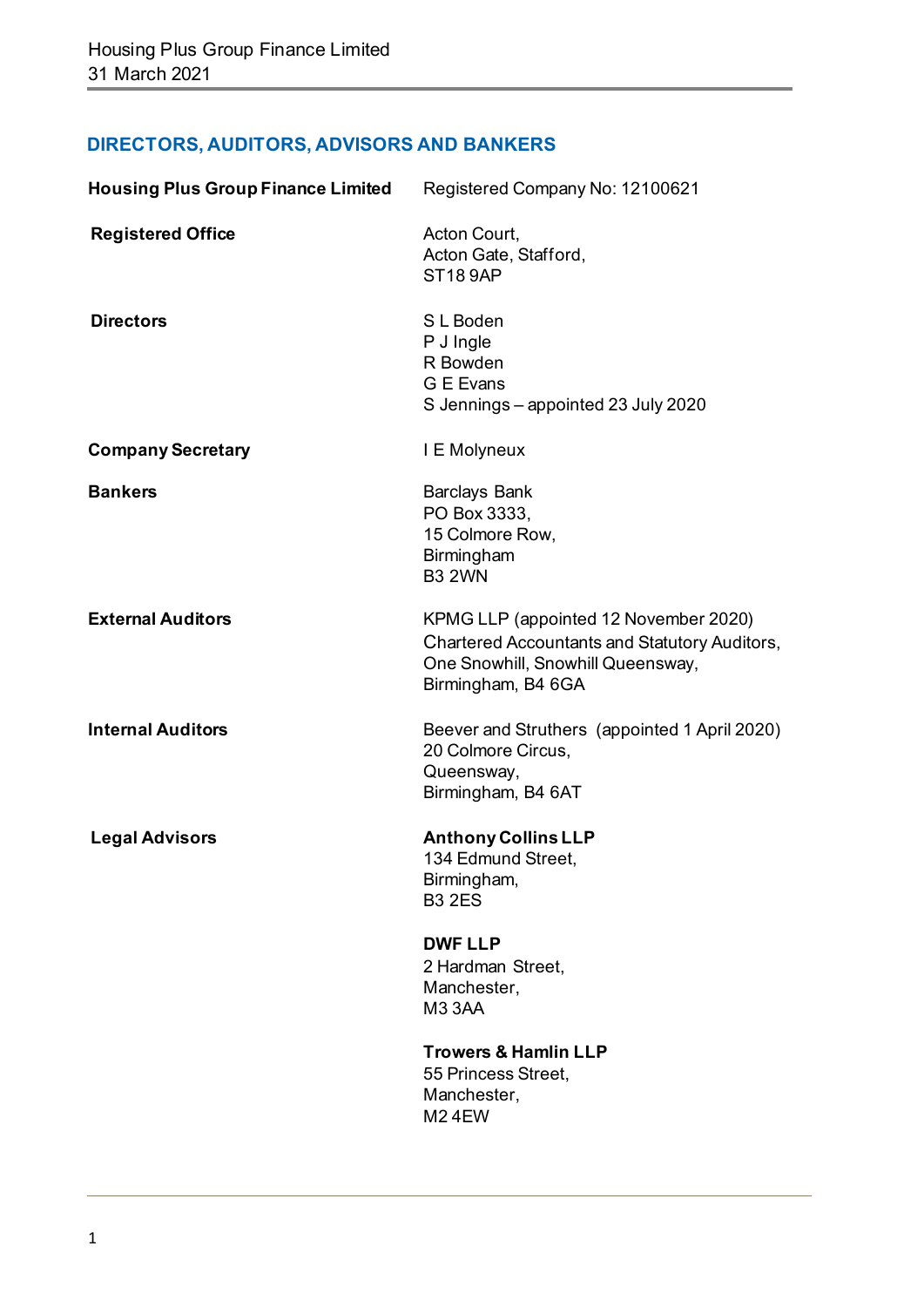# **DIRECTORS, AUDITORS, ADVISORS AND BANKERS (CONTINUED)**

**FUNDERS Nationwide Building Society** Kings Park Road, Moulton Park, Northampton, NN3 6NW

#### **Clydesdale Bank plc (trading as Yorkshire Bank)**

30 St Vincent Place Glasgow, GH1 2HL

# **BAE Systems Pension Funds Investment Management Ltd**

Burwood House, 14/16 Caxton Street London, SW1H 0QT

#### **Canada Life Investments Ltd**

1-6 Lombard Street, London, EC3V9JU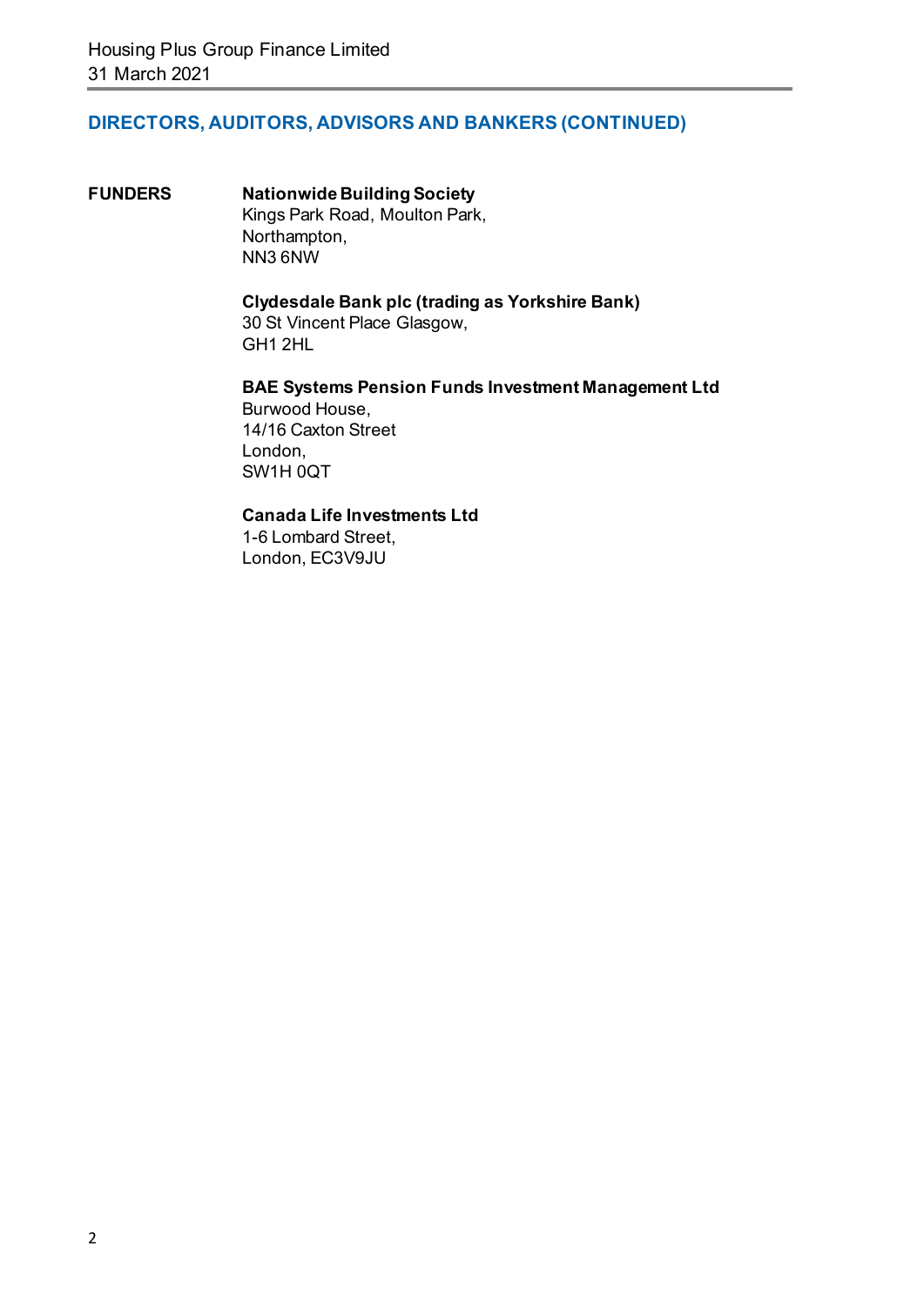## **REPORT OF THE BOARD**

The Directors' Report and Audited Financial Statements for the year ended 31 March 2021 is presented herewith for Housing Plus Group Finance Limited ('the company'), Registered Company number 12100621.

The company is a subsidiary of ultimate parent The Housing Plus Group Limited ('Housing Plus'). Housing Plus is a holding company which provides central services for the company and other group members such as finance, human resource advice, information technology, development advice, legal services, health and safety advice and corporate publicity.

Housing Plus has prepared a Group Strategic Report to accompany the consolidated financial statements

#### **Principal activities**

The company's principal activity is to source funding on behalf of The Housing Plus Group Limited directly from banks, building societies and capital markets and on-lend the proceeds to asset-owning subsidiaries of The Housing Plus Group.

#### **Business review**

The company was incorporated on 12 July 2019. The Company entered into a secured loan facility agreement with Nationwide Building Society on 22 August 2019 using property owned by fellow subsidiaries of The Housing Plus Group Limited as security. On 31 October 2019, the Company entered into three further secured loan facility agreements with Clydesdale Bank Plc, BAE Systems Pensions Funds Investment Management Ltd and Canada Life Investments respectively, using property owned by fellow subsidiaries of The Housing Plus Group Limited as security.

All of the drawn funding was on-lent to two of the Group's asset owning Registered Provider subsidiaries, South Staffordshire Housing Association Limited ('SSHA') and Severnside Housing ('Severnside'). The Company has undrawn revolving credit facilities which have been secured for the benefit of any asset owning Registered Provider within the Group. Non-utilisation fees in relation to undrawn facilities are recharged to the Group's asset owning Registered Provider subsidiaries.

The statement of comprehensive income shows a result of £nil for the period. This is in line with the Company's role as a special purpose lending vehicle which does not seek to generate significant financial returns.

The Company benefits from the Group-centralised Treasury service with policies and procedures approved by the Group Board. These cover funding, interest rate exposures, cash management and the investment of surplus cash.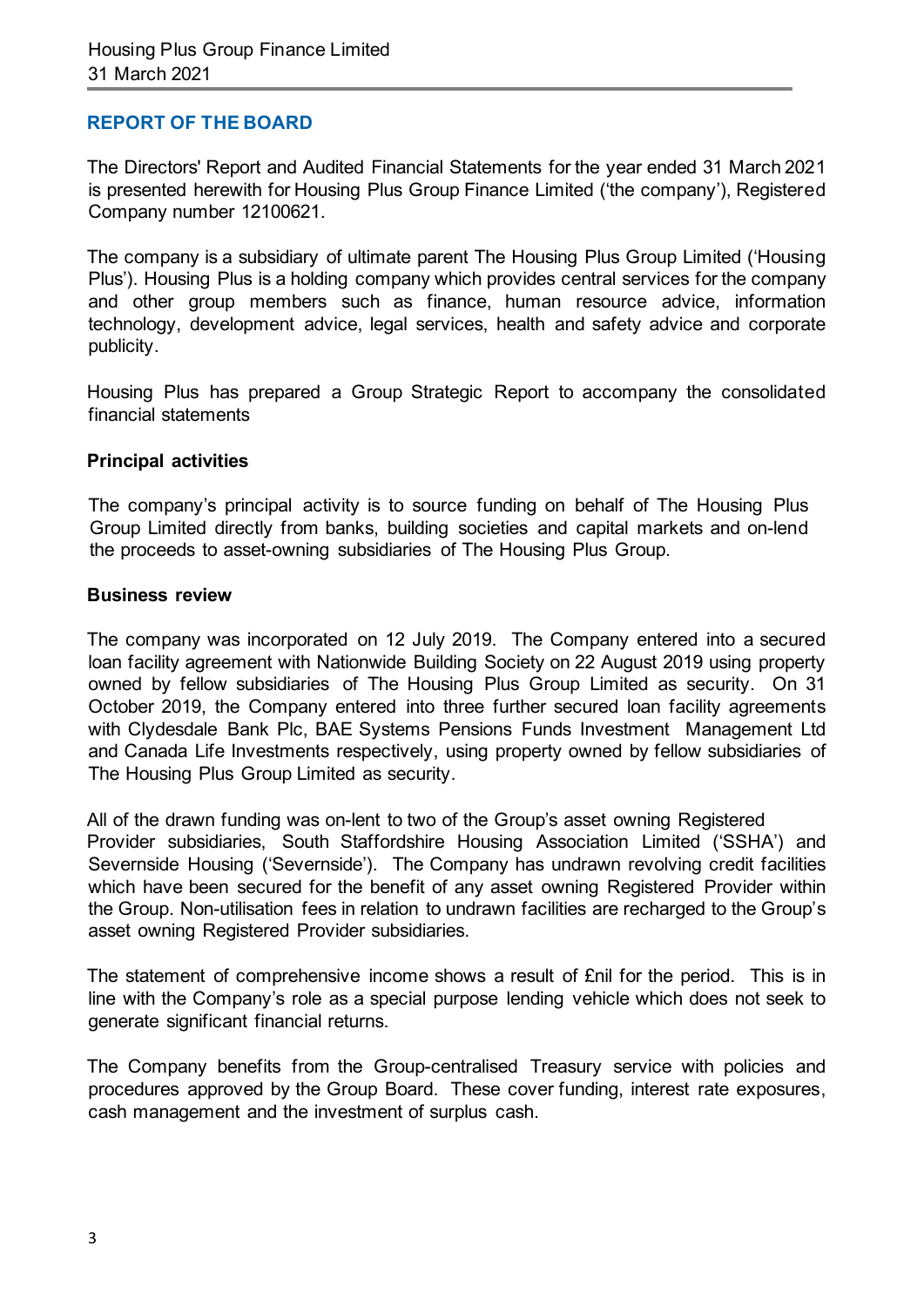# **REPORT OF THE BOARD (continued)**

#### **Principal risks and uncertainties**

Housing Plus Group Finance Limited on-lends all of its drawn debt to asset owning subsidiaries of The Housing Plus Group Limited under a guarantee and security trust basis. Where debt has been on-lent, the underlying assets securing the debt belong to the relevant asset owning (i.e. homes for rent) subsidiary of The Housing Plus Group Limited – being South Staffordshire Housing Association Limited and Severnside Housing and are secured through a Security Trust arrangement with the Prudential Trustee Company Limited.

As Housing Plus Group Finance Limited is not obliged to provide incremental funding to any Group asset owning subsidiaries, Housing Plus Group Finance Limited is not at risk if it cannot obtain further funding for the Housing Plus Group. All of Housing Plus Group Finance Limited's costs relating to providing funding services are billed to the relevant asset-owning subsidiary of The Housing Plus Group Limited.

#### **Financial performance**

The Company is a special purpose lending vehicle and does not seek to generate significant financial returns. The Company makes neither a profit nor a loss in line with its role as a special purpose lending vehicle. The Company therefore does not have financial key performance indicators.

#### **Going Concern**

After reviewing the budget for 2021/22 and long term financial plans based on normal business planning and control procedures and having received confirmation of continued support from the Group, the members of the Board have a reasonable expectation that Housing Plus Group Finance Limited has adequate resources to continue in operational existence for the foreseeable future.

The impact of the Covid-19 outbreak has been considered by the Directors, and as their main customer is the asset-owning subsidiaries of The Housing Plus Group, who have confirmed their continued support, the outbreak does not pose a material uncertainty that would cast doubt on the Company's ability to continue as a going concern. The board, therefore, consider it appropriate for the accounts to be prepared on a going concern basis.

#### **Future development, performance and position**

The Company has £45.5m of undrawn revolving credit facilities as at 31 March 2021. The Company's future financial performance is expected to show neither a profit nor a loss.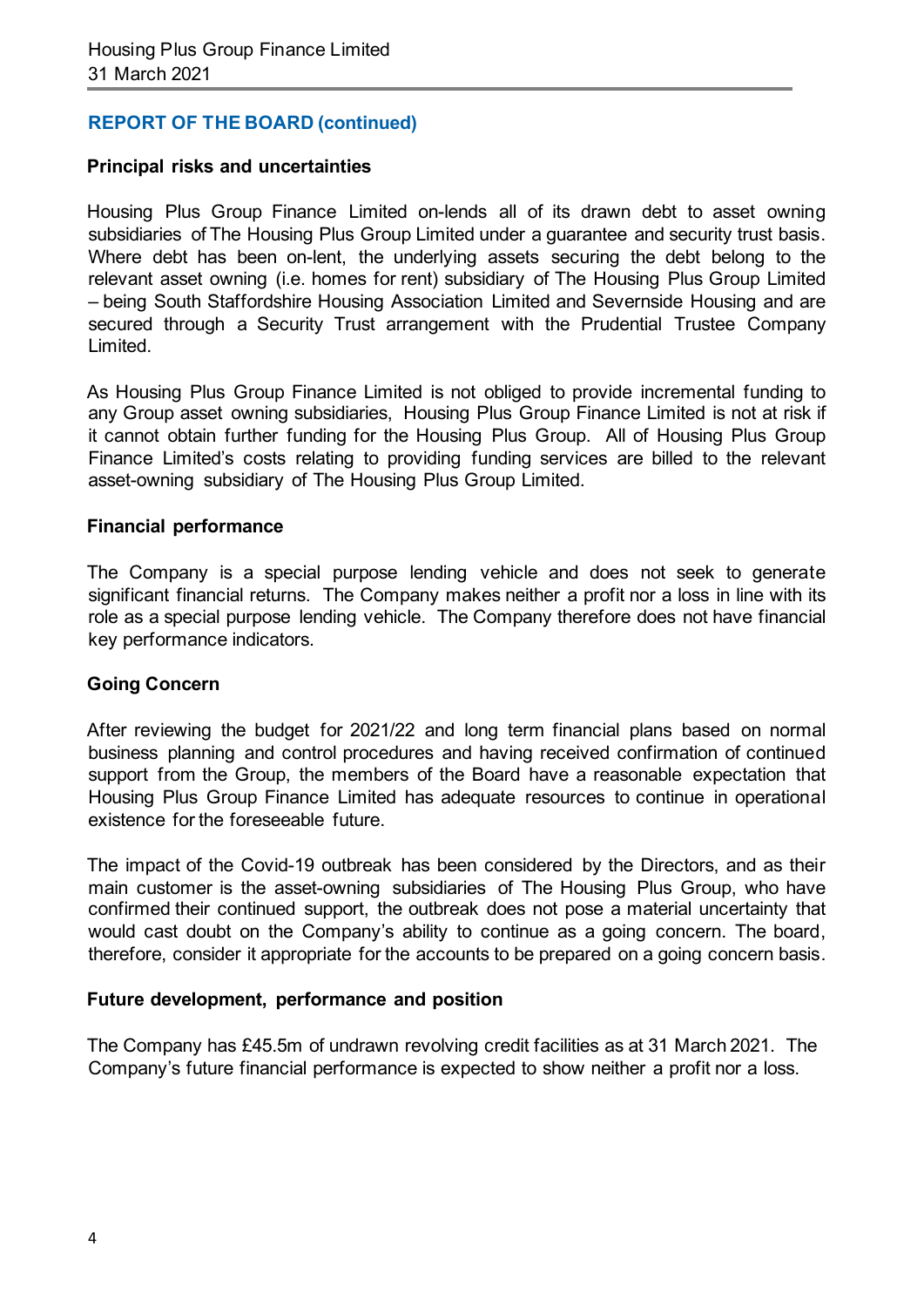## **REPORT OF THE BOARD (continued)**

#### **Other information**

The Company has no direct employees and it exists solely to on-lend debt which has been sourced through loan facility agreements with banks, building societies and capital markets for the benefit of the Group.

#### **Statement of directors' responsibilities in respect of Directors' Report and the financial statements**

The directors are responsible for preparing the Directors' Report and the financial statements in accordance with applicable law and regulations.

Company law requires the directors to prepare financial statements for each financial year. Under that law they have elected to prepare the financial statements in accordance with UK accounting standards and applicable law (UK Generally Accepted Accounting Practice), including FRS 102 *The Financial Reporting Standard applicable in the UK and Republic of Ireland*.

Under company law the directors must not approve the financial statements unless they are satisfied that they give a true and fair view of the state of affairs of the company and of the profit or loss of the company for that period. In preparing these financial statements, the directors are required to:

- select suitable accounting policies and then apply them consistently;
- make judgements and estimates that are reasonable and prudent;
- state whether applicable UK accounting standards have been followed, subject to any material departures disclosed and explained in the financial statements;
- assess the company's ability to continue as a going concern, disclosing, as applicable, matters related to going concern; and
- use the going concern basis of accounting unless they either intend to liquidate the company or to cease operations, or have no realistic alternative but to do so.

The directors are responsible for keeping adequate accounting records that are sufficient to show and explain the company's transactions and disclose with reasonable accuracy at any time the financial position of the company and enable them to ensure that the financial statements comply with the Companies Act 2006. They are responsible for such internal control as they determine is necessary to enable the preparation of financial statements that are free from material misstatement, whether due to fraud or error, and have general responsibility for taking such steps as are reasonably open to them to safeguard the assets of the company and to prevent and detect fraud and other irregularities.

The directors are responsible for the maintenance and integrity of the corporate and financial information included on the company's website. Legislation in the UK governing the preparation and dissemination of financial statements may differ from legislation in other jurisdictions.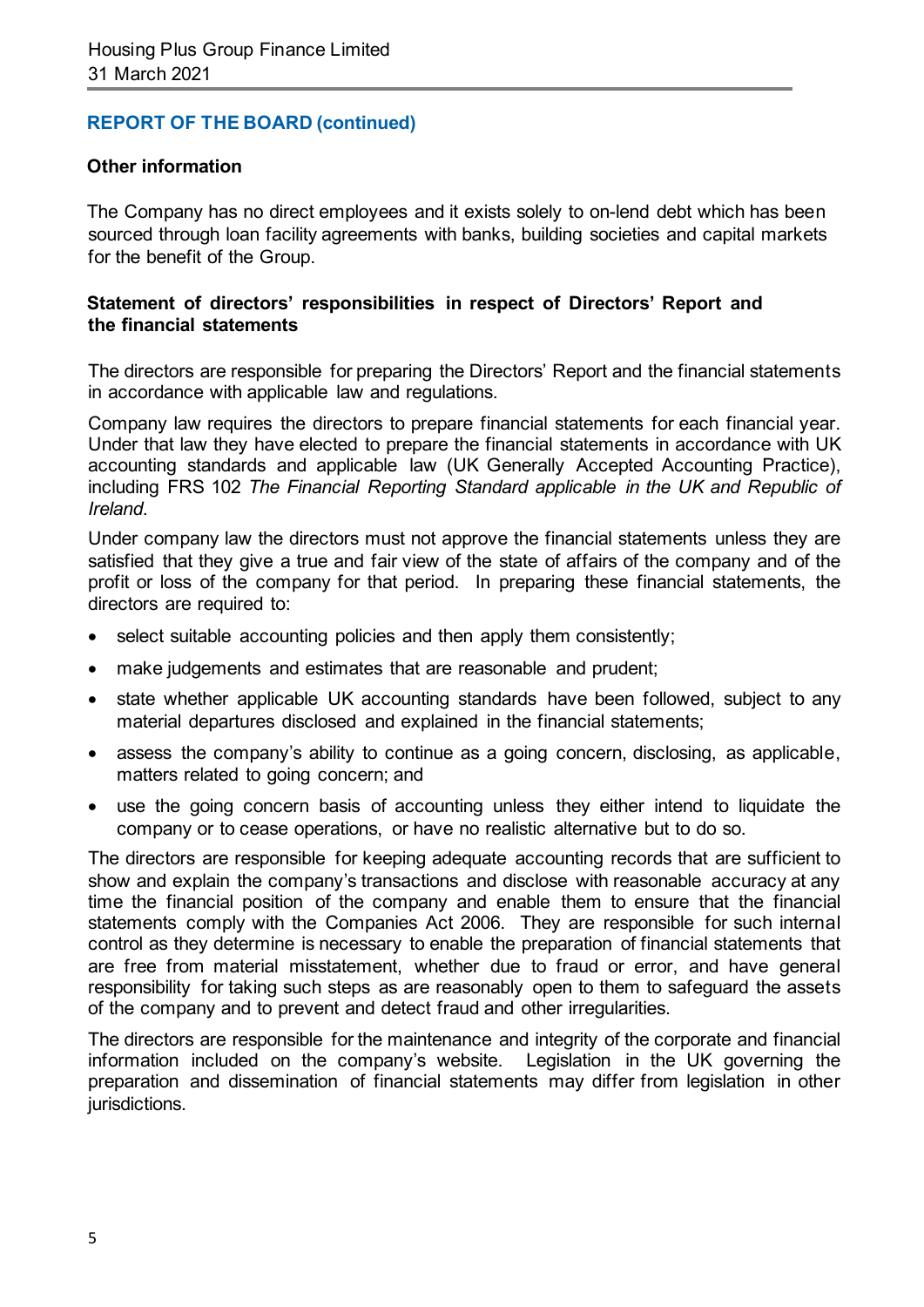# **REPORT OF THE BOARD (continued)**

#### **Provision of information to auditors**

The Directors who held office at the date of approval of this Report of the Board confirm that, so far as they are each aware, there is no relevant audit information of which the company's auditors are unaware; the directors have taken all the steps that they ought to have taken as directors in order to make themselves aware of any relevant audit information and to establish that the company's auditors are aware of that information.

#### **Independent auditors**

A resolution to appoint External Auditors will be proposed at the next Annual General Meeting.

This report was approved by the Board and signed on its behalf on 20 July 2021 by:

**…………………………………………. S L Boden Director** 

hene

**……………………………………………. ……………………………………………….**

**P J Ingle I E Molyneux** Director **Company Secretary**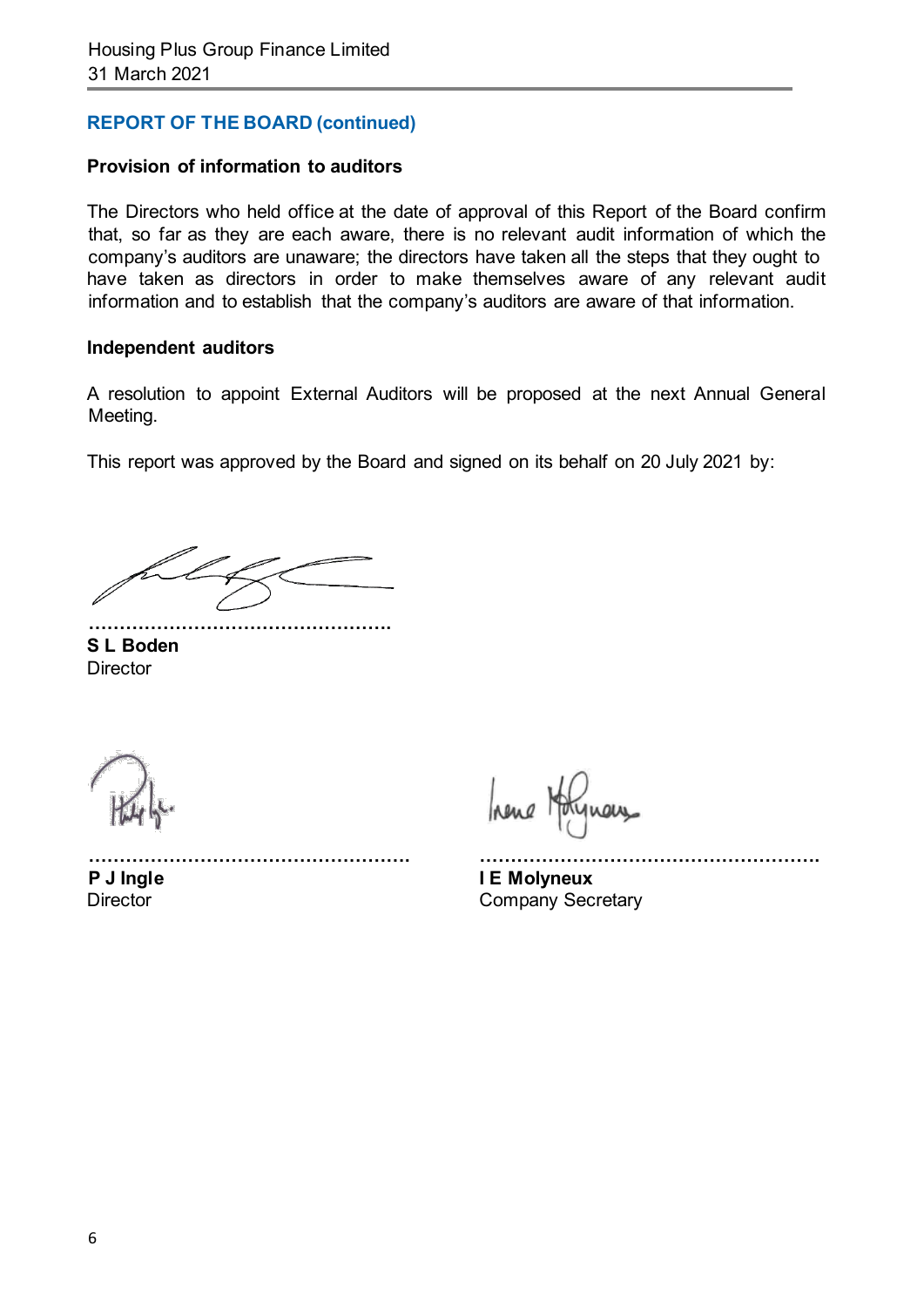# **INDEPENDENT AUDITOR'S REPORT TO THE MEMBERS OF HOUSING PLUS GROUP FINANCE LIMITED**

# **Opinion**

We have audited the financial statements of Housing Plus Group Finance Limited ("the company") for the year ended 31 March 2021 which comprise the Statement of Comprehensive Income, Statement of Changes in Equity, Statement of Financial Position and related notes, including the accounting policies in note 2.

In our opinion the financial statements:

- give a true and fair view of the state of the company's affairs as at 31 March 2021 and of its profit for the year then ended;
- have been properly prepared in accordance with UK accounting standards, including FRS 102 *The Financial Reporting Standard applicable in the UK and Republic of Ireland*; and
- have been prepared in accordance with the requirements of the Companies Act 2006.

#### **Basis for opinion**

We conducted our audit in accordance with International Standards on Auditing (UK) ("ISAs (UK)") and applicable law. Our responsibilities are described below. We have fulfilled our ethical responsibilities under, and are independent of the company in accordance with, UK ethical requirements including the FRC Ethical Standard. We believe that the audit evidence we have obtained is a sufficient and appropriate basis for our opinion.

#### **Going concern**

The directors have prepared the financial statements on the going concern basis as they do not intend to liquidate the company or to cease its operations, and as they have concluded that the company's financial position means that this is realistic. They have also concluded that there are no material uncertainties that could have cast significant doubt over its ability to continue as a going concern for at least a year from the date of approval of the financial statements ("the going concern period").

In our evaluation of the directors' conclusions, we considered the inherent risks to the company's business model and analysed how those risks might affect the company's financial resources or ability to continue operations over the going concern period.

Our conclusions based on this work:

- we consider that the directors' use of the going concern basis of accounting in the preparation of the financial statements is appropriate;
- we have not identified, and concur with the directors' assessment that there is not, a material uncertainty related to events or conditions that, individually or collectively, may cast significant doubt on the company's ability to continue as a going concern for the going concern period.

However, as we cannot predict all future events or conditions and as subsequent events may result in outcomes that are inconsistent with judgements that were reasonable at the time they were made, the above conclusions are not a guarantee that the company will continue in operation.

#### **Fraud and breaches of laws and regulations – ability to detect**

*Identifying and responding to risks of material misstatement due to fraud*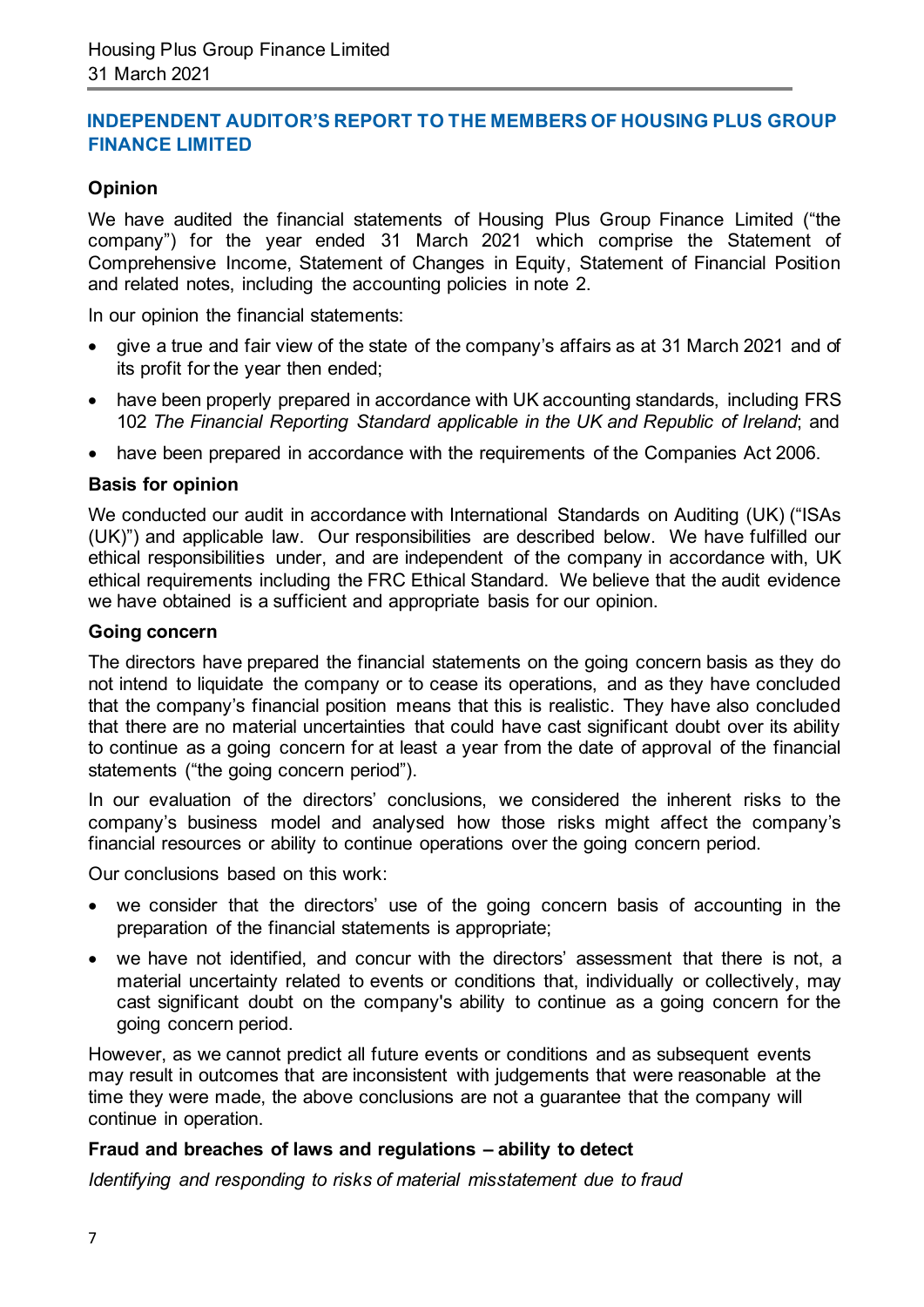# **INDEPENDENT AUDITOR'S REPORT TO THE MEMBERS OF HOUSING PLUS GROUP FINANCE LIMITED (continued)**

To identify risks of material misstatement due to fraud ("fraud risks") we assessed events or conditions that could indicate an incentive or pressure to commit fraud or provide an opportunity to commit fraud. Our risk assessment procedures included:

- Enquiring of directors, the audit and risk committee as to the Company's high-level policies and procedures to prevent and detect fraud and the Company's channel for "whistleblowing", as well as whether they have knowledge of any actual, suspected or alleged fraud.
- Reading Board, Audit and Risk Committee and Treasury Committee minutes.
- Using analytical procedures to identify any unusual or unexpected relationships.

We communicated identified fraud risks throughout the audit team and remained alert to any indications of fraud throughout the audit.

As required by auditing standards, we perform procedures to address the risk of management override of controls, in particular the risk that Company management may be in a position to make inappropriate accounting entries. On this audit we do not believe there is a fraud risk related to revenue recognition because the revenue of the Company (being interest receivable) is a balance with minimal judgement involved in its calculation, and so lacking in opportunities for fraudulent revenue recognition.

We did not identify any additional fraud risks.

We performed procedures including:

• Identifying journal entries to test based on risk criteria and comparing the identified entries to supporting documentation.

#### *Identifying and responding to risks of material misstatement due to non-compliance with laws and regulations*

We identified areas of laws and regulations that could reasonably be expected to have a material effect on the financial statements from our general commercial and sector experience, and through discussion with the directors (as required by auditing standards), and discussed with the directors the policies and procedures regarding compliance with laws and regulations.

We communicated identified laws and regulations throughout our team and remained alert to any indications of non-compliance throughout the audit.

The potential effect of these laws and regulations on the financial statements varies considerably.

Firstly, the Company is subject to laws and regulations that directly affect the financial statements including financial reporting legislation (including related companies legislation), distributable profits legislation, and taxation legislation and we assessed the extent of compliance with these laws and regulations as part of our procedures on the related financial statement items.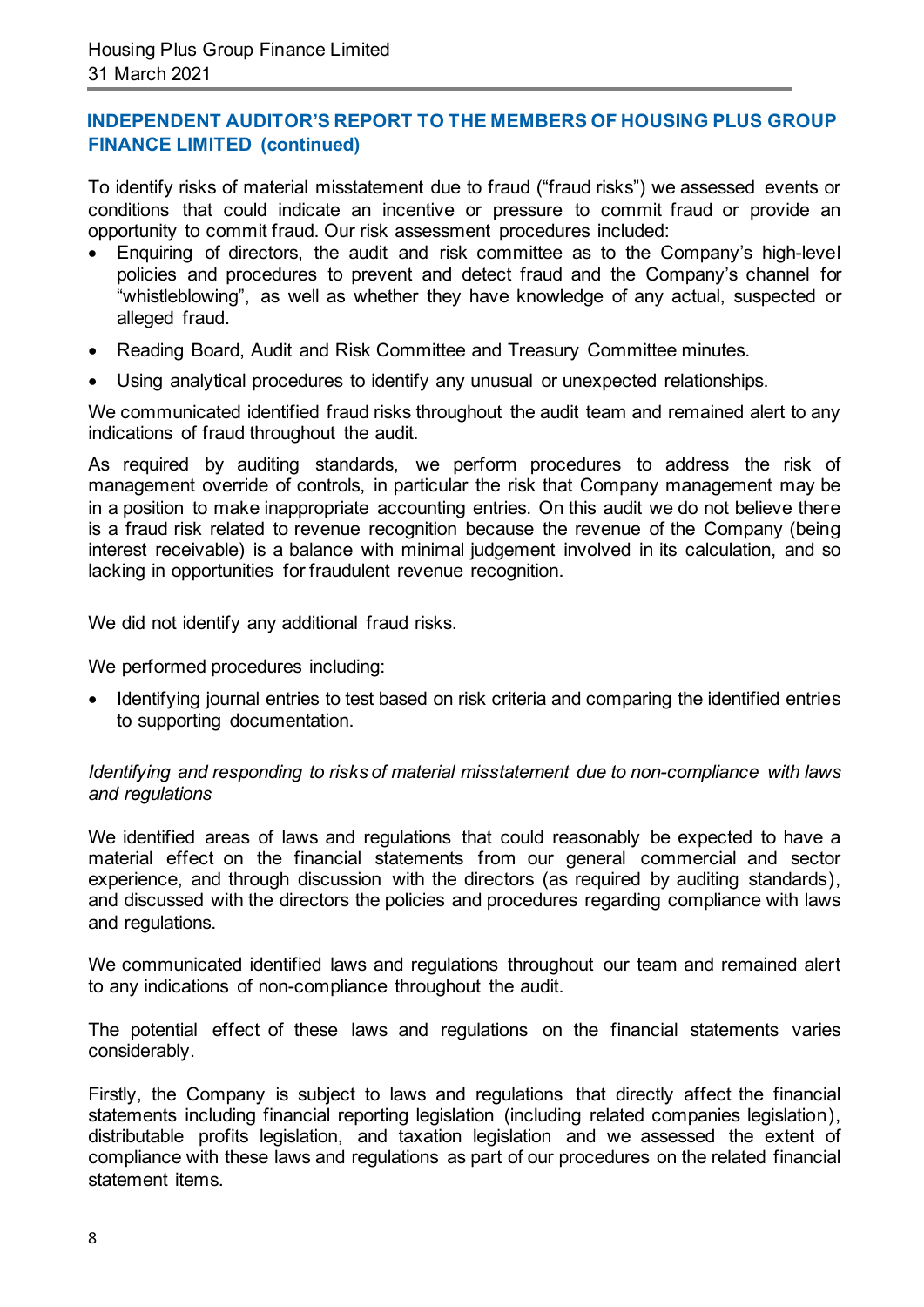#### **INDEPENDENT AUDITOR'S REPORT TO THE MEMBERS OF HOUSING PLUS GROUP FINANCE LIMITED (continued)**

Whilst the Company is subject to many other laws and regulations, we did not identify any others where the consequences of non-compliance alone could have a material effect on amounts or disclosures in the financial statements.

#### *Context of the ability of the audit to detect fraud or breaches of law or regulation*

Owing to the inherent limitations of an audit, there is an unavoidable risk that we may not have detected some material misstatements in the financial statements, even though we have properly planned and performed our audit in accordance with auditing standards. For example, the further removed non-compliance with laws and regulations is from the events and transactions reflected in the financial statements, the less likely the inherently limited procedures required by auditing standards would identify it.

In addition, as with any audit, there remained a higher risk of non-detection of fraud, as these may involve collusion, forgery, intentional omissions, misrepresentations, or the override of internal controls. Our audit procedures are designed to detect material misstatement. We are not responsible for preventing non-compliance or fraud and cannot be expected to detect non-compliance with all laws and regulations.

#### **Directors' report**

The directors are responsible for the directors' report. Our opinion on the financial statements does not cover that report and we do not express an audit opinion thereon.

Our responsibility is to read the directors' report and, in doing so, consider whether, based on our financial statements audit work, the information therein is materially misstated or inconsistent with the financial statements or our audit knowledge. Based solely on that work:

- we have not identified material misstatements in the directors' report;
- in our opinion the information given in that report for the financial year is consistent with the financial statements; and
- in our opinion that report has been prepared in accordance with the Companies Act 2006.

#### **Matters on which we are required to report by exception**

Under the Companies Act 2006 we are required to report to you if, in our opinion:

- adequate accounting records have not been kept, or returns adequate for our audit have not been received from branches not visited by us; or
- the financial statements are not in agreement with the accounting records and returns; or
- certain disclosures of directors' remuneration specified by law are not made; or
- we have not received all the information and explanations we require for our audit; or
- the directors were not entitled to take advantage of the small companies exemption from the requirement to prepare a strategic report.

We have nothing to report in these respects.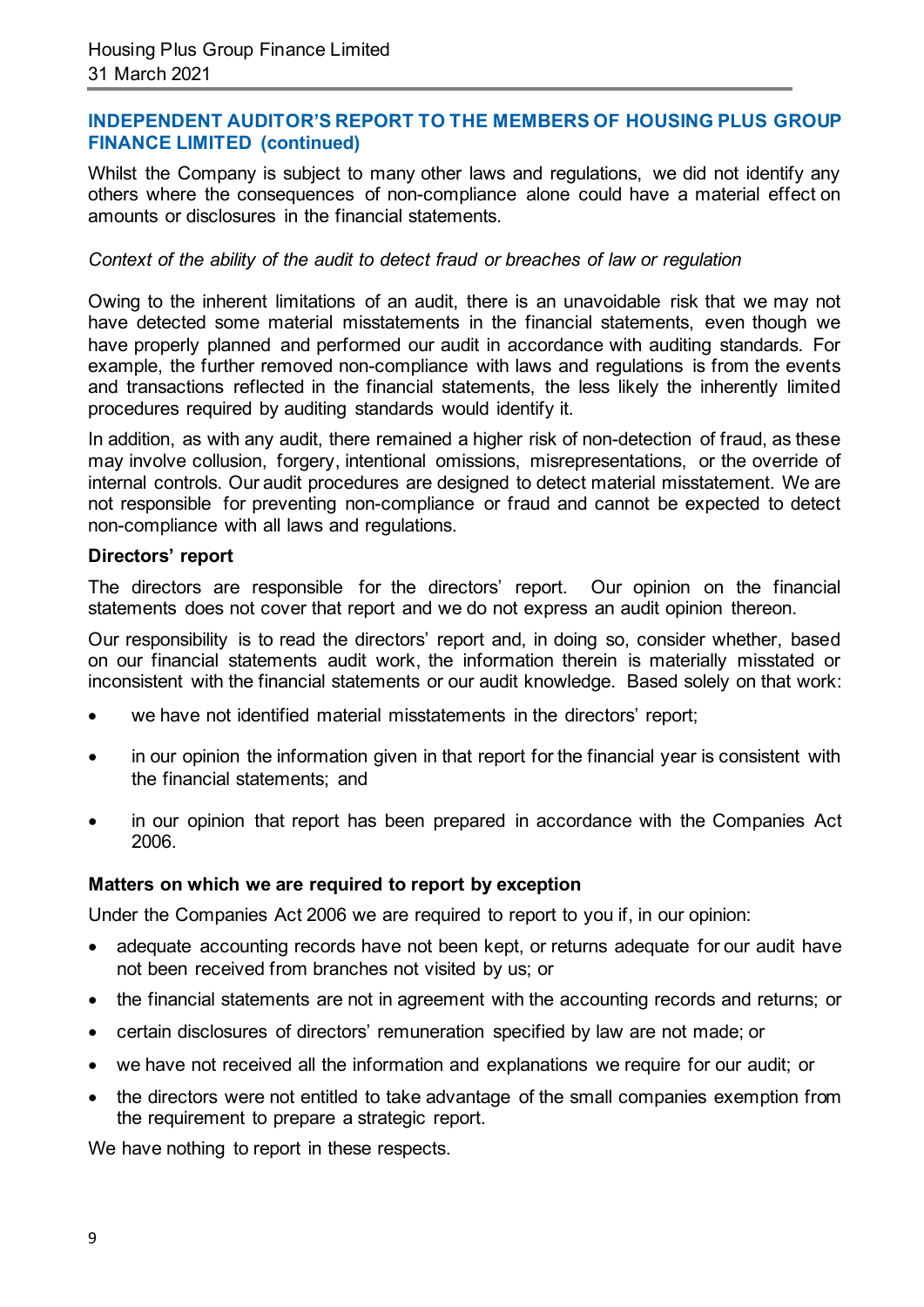#### **INDEPENDENT AUDITOR'S REPORT TO THE MEMBERS OF HOUSING PLUS GROUP FINANCE LIMITED (continued) Directors' responsibilities**

As explained more fully in their statement set out on pages 5 and 6, the directors are responsible for: the preparation of the financial statements and for being satisfied that they give a true and fair view; such internal control as they determine is necessary to enable the preparation of financial statements that are free from material misstatement, whether due to fraud or error; assessing the company's ability to continue as a going concern, disclosing, as applicable, matters related to going concern; and using the going concern basis of accounting unless they either intend to liquidate the company or to cease operations, or have no realistic alternative but to do so.

#### **Auditor's responsibilities**

Our objectives are to obtain reasonable assurance about whether the financial statements as a whole are free from material misstatement, whether due to fraud or error, and to issue our opinion in an auditor's report. Reasonable assurance is a high level of assurance, but does not guarantee that an audit conducted in accordance with ISAs (UK) will always detect a material misstatement when it exists. Misstatements can arise from fraud or error and are considered material if, individually or in aggregate, they could reasonably be expected to influence the economic decisions of users taken on the basis of the financial statements.

A fuller description of our responsibilities is provided on the FRC's website at [www.frc.org.uk/auditorsresponsibilities.](http://www.frc.org.uk/auditorsresponsibilities) 

#### **The purpose of our audit work and to whom we owe our responsibilities**

This report is made solely to the company's members, as a body, in accordance with Chapter 3 of Part 16 of the Companies Act 2006. Our audit work has been undertaken so that we might state to the company's members those matters we are required to state to them in an auditor's report and for no other purpose. To the fullest extent permitted by law, we do not accept or assume responsibility to anyone other than the company and the company's members, as a body, for our audit work, for this report, or for the opinions we have formed.

**Sarah Brown (Senior Statutory Auditor) for and on behalf of KPMG LLP, Statutory Auditor**  *Chartered Accountants*  One Snowhill Snow Hill Queensway Birmingham B4 6GH

8 September 2021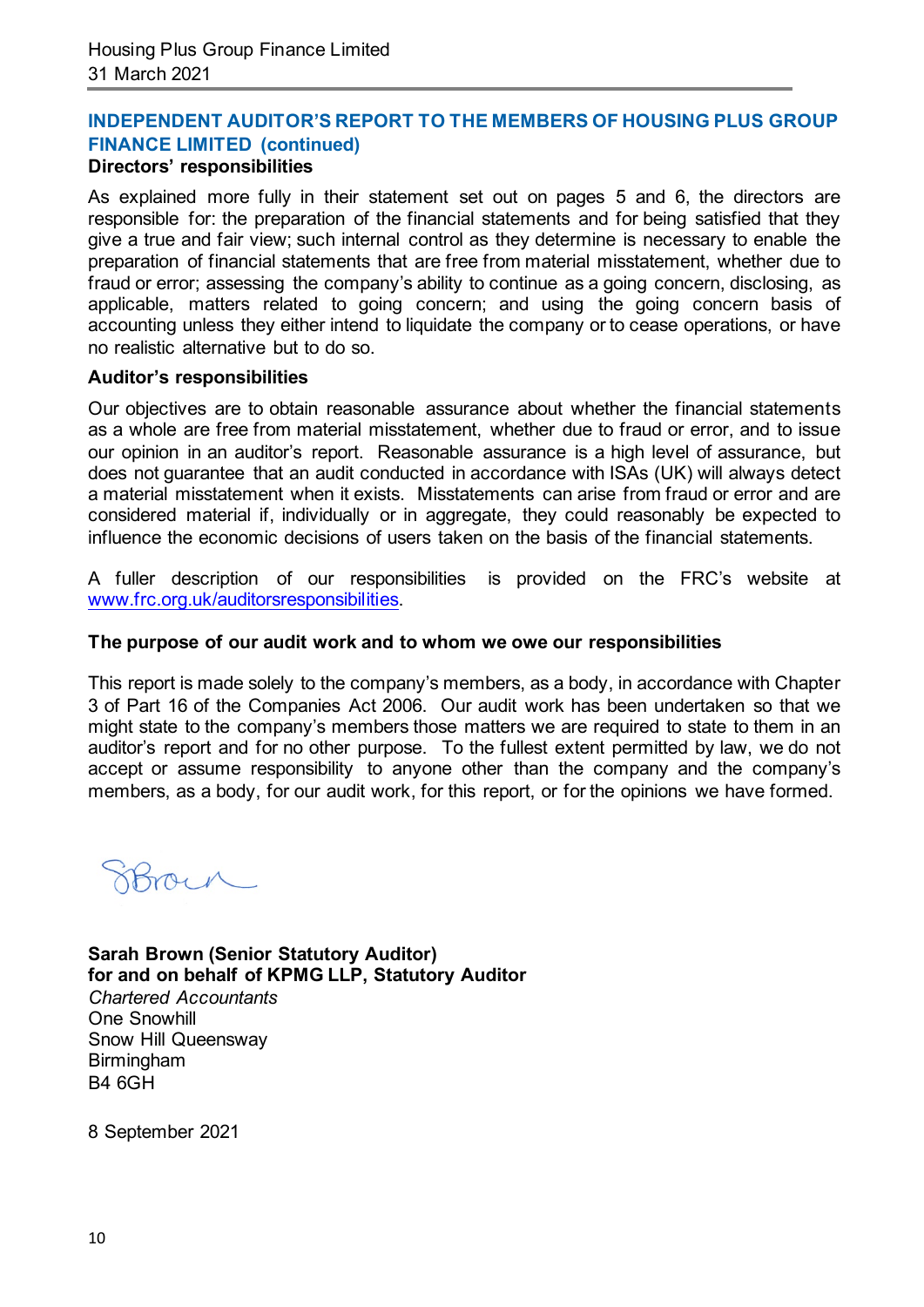# **STATEMENT OF COMPREHENSIVE INCOME**

| For the period ended 31 March                    | <b>Note</b> | <b>Year Ended</b><br>31 <sup>st</sup> March 2021<br>£'000 | 8 months ended<br>31 <sup>st</sup> March 2020<br>£'000 |
|--------------------------------------------------|-------------|-----------------------------------------------------------|--------------------------------------------------------|
| Interest receivable and similar income           | 6           | 13,864                                                    | 8,414                                                  |
| Interest payable and similar charges             |             | (13, 864)                                                 | (8, 414)                                               |
| Profit on ordinary activities before<br>taxation |             |                                                           |                                                        |
| Tax on profit on ordinary activities             | 8           |                                                           |                                                        |
| Total comprehensive income                       |             |                                                           |                                                        |

All of the above results derive from the continuing operations of the company.

The notes on pages 14 to 21 form part of these financial statements.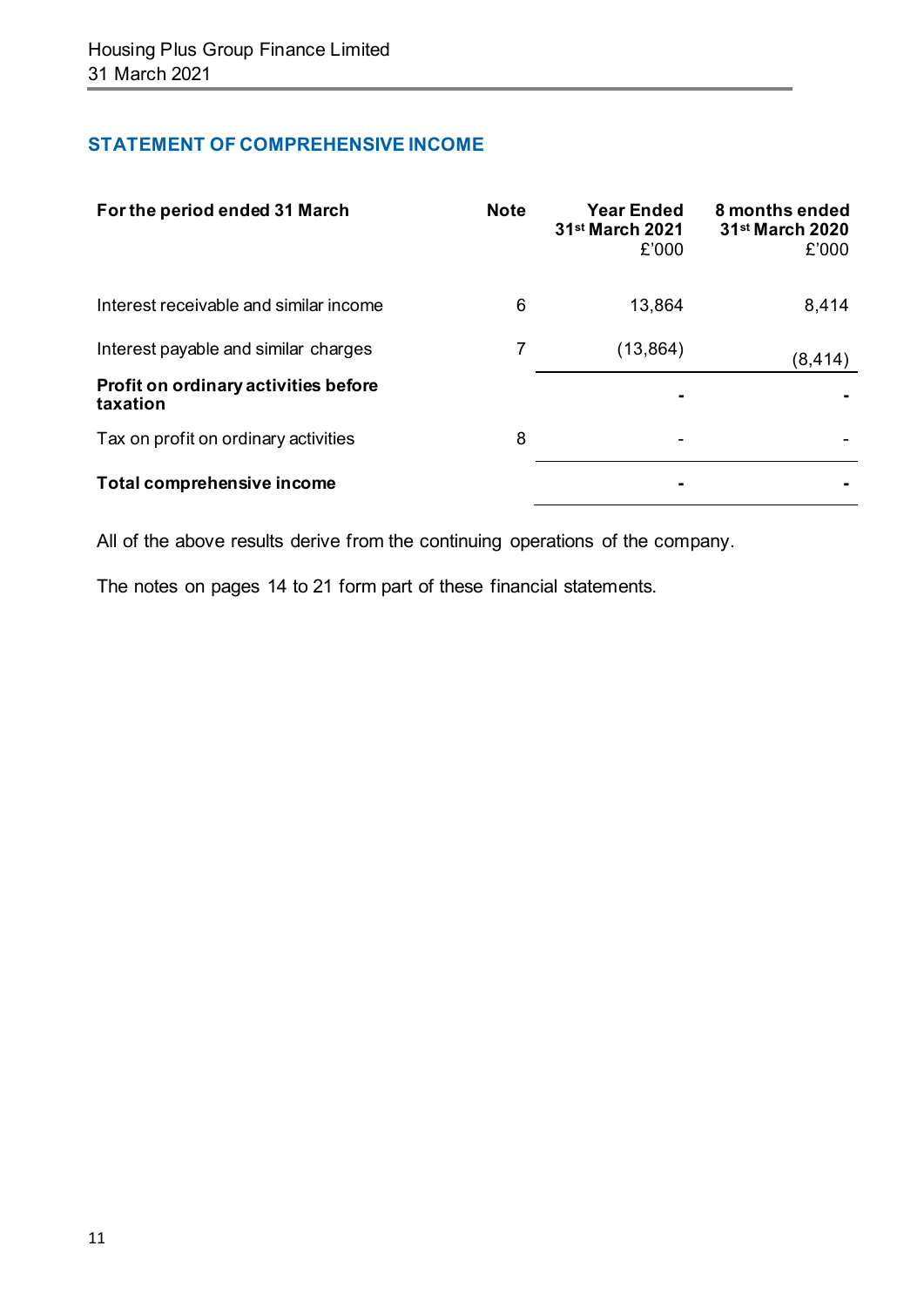# **STATEMENT OF CHANGES IN EQUITY**

| As at 31 March                         | 2021<br><b>Profit and loss</b><br>account<br>£'000 | 2020<br><b>Profit and loss</b><br>account<br>£'000 |
|----------------------------------------|----------------------------------------------------|----------------------------------------------------|
| Balance at 1 April 2020/22 August 2019 |                                                    |                                                    |
| Profit for the year                    |                                                    |                                                    |
| <b>Balance at 31 March</b>             |                                                    |                                                    |

The notes on pages 14 to 21 form part of these financial statements.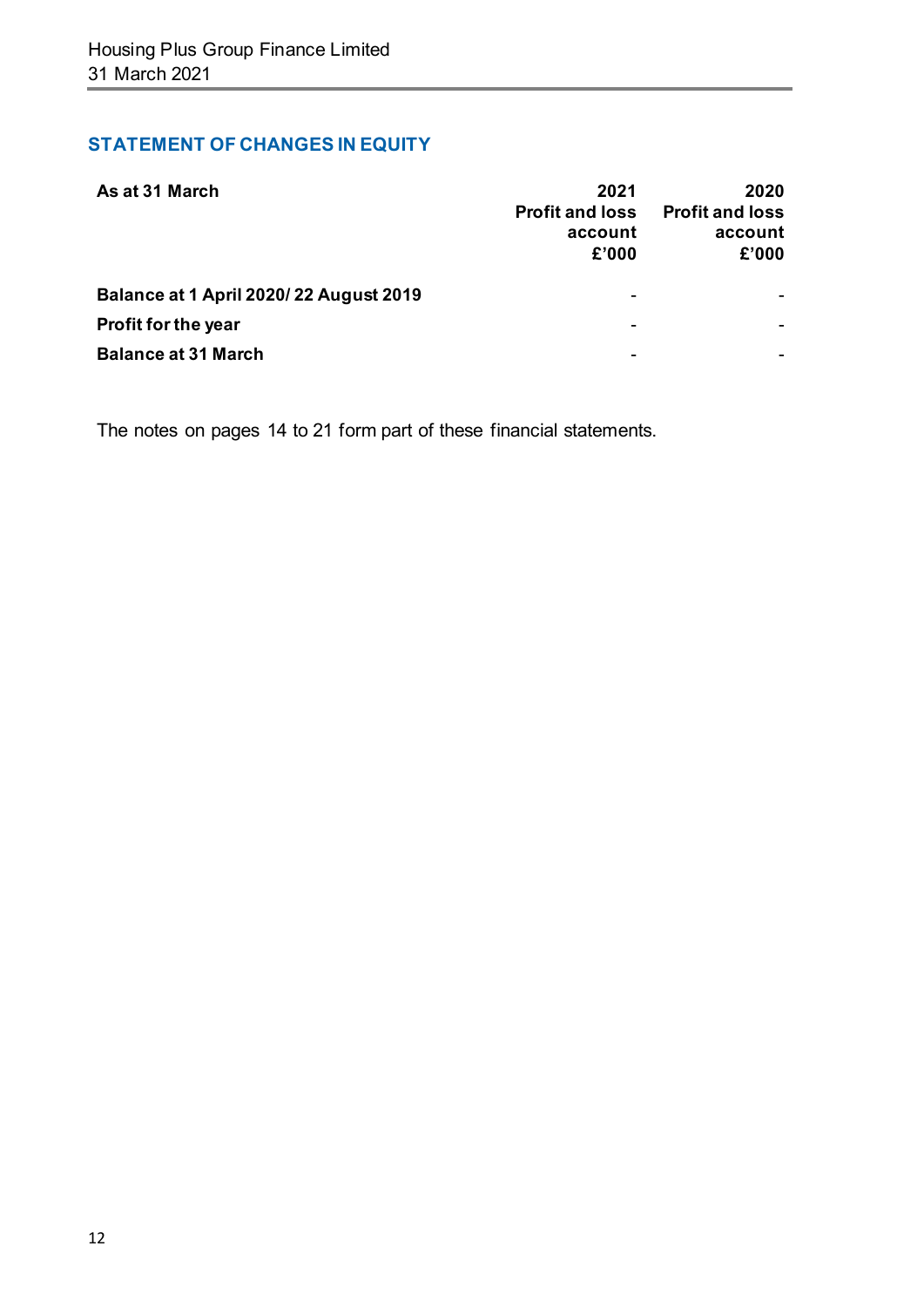## **STATEMENT OF FINANCIAL POSITION As at 31 March 2021**

|                                                           | <b>Note</b> | 2021<br>£'000 | 2020<br>£'000 |
|-----------------------------------------------------------|-------------|---------------|---------------|
| <b>Current assets:</b>                                    |             |               |               |
| Debtors due within one year                               | 9           | 4,884         | 5,333         |
| Debtors due after more than 1 year                        | 9           | 283,300       | 280,600       |
| Cash and cash equivalents                                 |             |               |               |
|                                                           |             | 288,184       | 285,933       |
| Creditors: amounts due within one year                    | 10          | (4,884)       | (5, 333)      |
| <b>Net current assets</b>                                 |             | 283,300       | 280,600       |
| Creditors amounts falling due after more than<br>one year | 11          | (283, 300)    | (280, 600)    |
| <b>Total net assets</b>                                   |             |               |               |
| <b>Capital and reserves</b>                               |             |               |               |
| Profit and loss account                                   |             |               |               |
| <b>Total capital and reserves</b>                         |             |               |               |

The financial statements (registered number 12100621) were approved and authorised for issue by the Board of Directors on 20 July 2021 and signed on its behalf by:

…………………………………………….. **S L Boden Director** 

hene **rang** 

……………………………………………………….. ……………………………………… **P J Ingle 1 E Molyneux** Director **Company Secretary** 

The notes on pages 14 to 21 form part of these financial statements.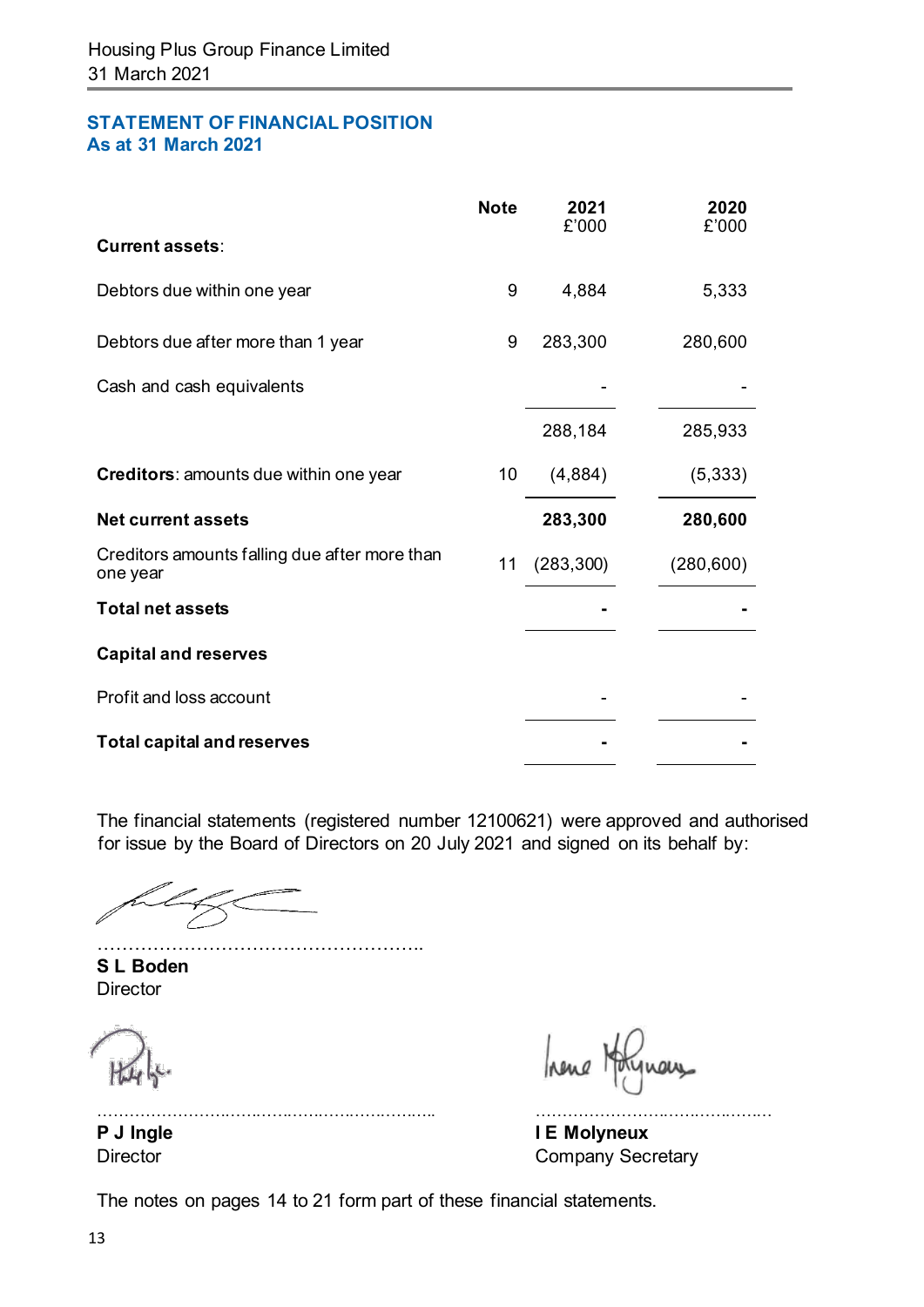## **NOTES TO THE FINANCIAL STATEMENTS**

#### **1. Legal status**

Housing Plus Group Finance Limited is incorporated in England under the Companies Act 2006 as a private limited company (limited by guarantee).

#### **2. Accounting policies**

#### **a) Basis of accounting**

The financial statements have been prepared in accordance with Financial Reporting Standard 102 *The Financial Reporting Standard* applicable in the UK and Republic of Ireland (FRS102). The financial statements comply with the Companies Act 2006.

The financial statements have been prepared under the historic cost convention.

The financial statements are presented in pounds sterling  $(E)$ .

The financial plans were stress tested against 3 different scenarios including economic, welfare and compliance changes and a 'perfect storm' scenario was performed combining all of the other 3 scenarios. Mitigations were needed for the joint business plan for all scenarios, with the 'perfect storm' scenario requiring a 25% reduction in repairs and maintenance spend of £5.4m, the removal of £34m of uncommitted development, a reduction in non-business critical back office costs of £1.27m per annum and the sale of the Groups market rented properties valued at £13.4m and the Groups offices valued at £6m. This would allow the 'perfect storm' scenario to be managed internally for a period of 3 years, after this the Board would need to consider longer term actions.

The impact of the Covid-19 outbreak has been considered by the Directors. The Group continues to operate effectively with the majority of support staff working from home and other staff abiding by social distancing. Contrary to expectations, SSHA and Severnside have performed well to date. Rental income collection has remained strong during the period with little change in the arrears figure to date with performance at 1.58% which is below the corporate target of 3%. Voids performance suffered during the 'lockdown' period, but performance has since improved, and it is anticipated that void loss will be controlled around the budget level. Development work was also suspended during the start of the 2020/21 financial year but has since resumed.

As such the outbreak does not pose a material uncertainty that would cast doubt on the company's ability to continue as a going concern.

As at 31st March 2021 the company had undrawn loan facilities of £45.5 million ready to draw down. As the company is only used as a lending vehicle there is no material uncertainty that would cast doubt on the company's ability to continue as a going concern.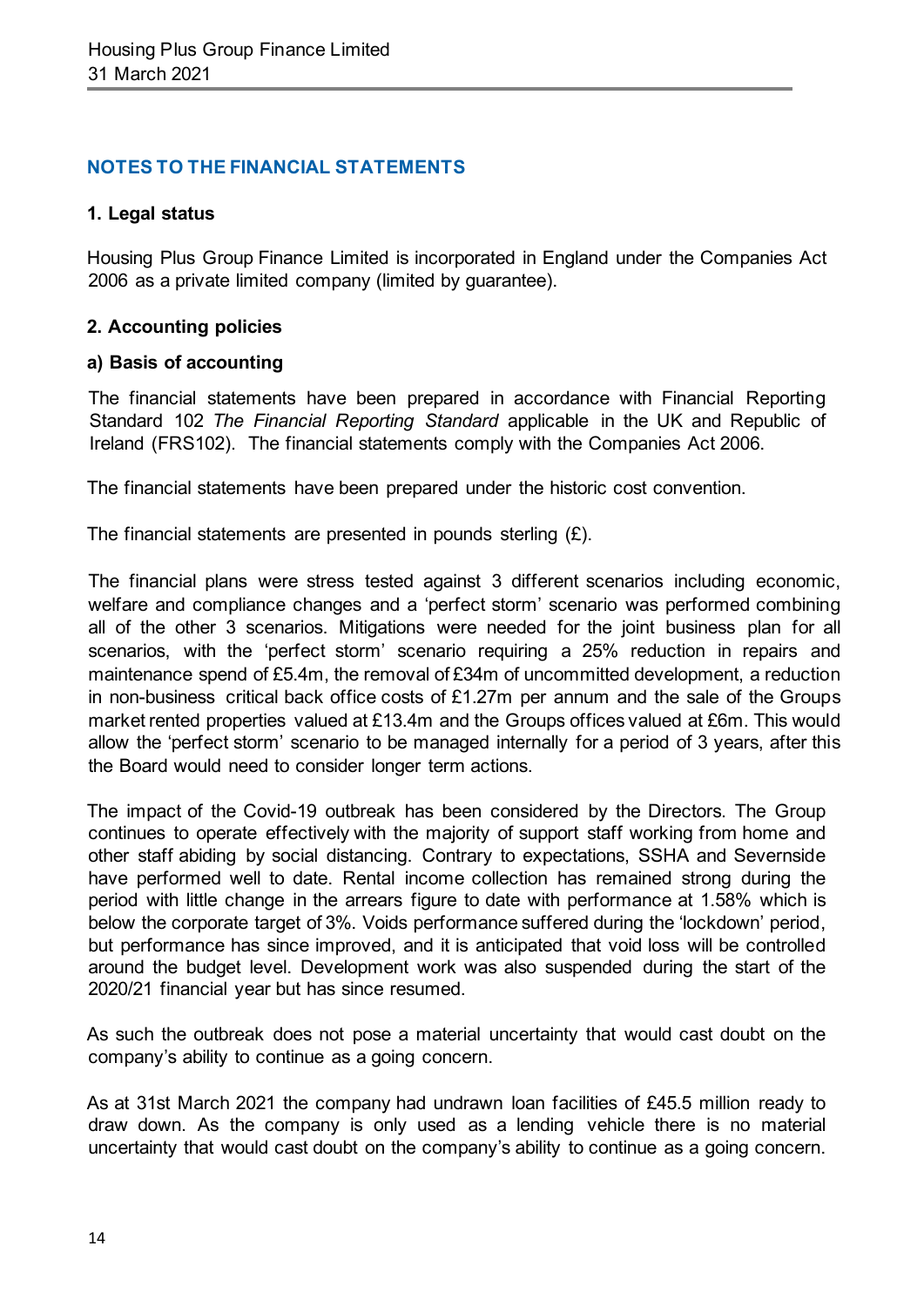# **NOTES TO THE FINANCIAL STATEMENTS (continued)**

Based on the above the Board and Directors are satisfied that the company can continue to meet its obligations as they fall due. The Board, therefore, consider it appropriate for the accounts to be prepared on a going concern basis.

## **b) FRS102 Exemptions**

The company is a wholly owned subsidiary and is exempt from the requirement to prepare consolidated financial statements. In preparing separate financial statements the company has taken advantage of the disclosure exemption in FRS 102 and has not prepared a cash flow statement.

The company's results are consolidated into The Housing Plus Group Limited consolidated financial statements which are publicly available.

#### **c) Interest receivable**

Interest receivable and other financing costs in relation to facilities lent to members of the Group.

#### **d) Taxation**

Any charge for taxation is based on the profit for the period and takes into account taxation deferred because of timing differences between the treatment of certain items for taxation and accounting purposes.

#### **e) Debtors and creditors**

Debtors and creditors receivable or payable within one year are recorded at transaction price. Any losses arising from impairment are recognised in the Statement of Comprehensive Income in other operating expenditure.

#### **f) Loan issue costs**

Loan issue costs are amortised over the life of the related loan. Loans are presented in the Statement of Financial Position within creditors falling due after more than one year net of any unamortised loan issue costs.

Amortised loan issue costs are recognised in the Statement of Comprehensive Income in the year, and are included within interest payable and similar charges.

#### **g) Financial instruments**

A financial instrument is a contract that gives rise to a financial asset of one entity and a financial liability of another entity. The company accounts for its financial instruments using sections 11 'Basic Financial Instruments' and 12 'Other Financial Instruments Issues' of FRS102.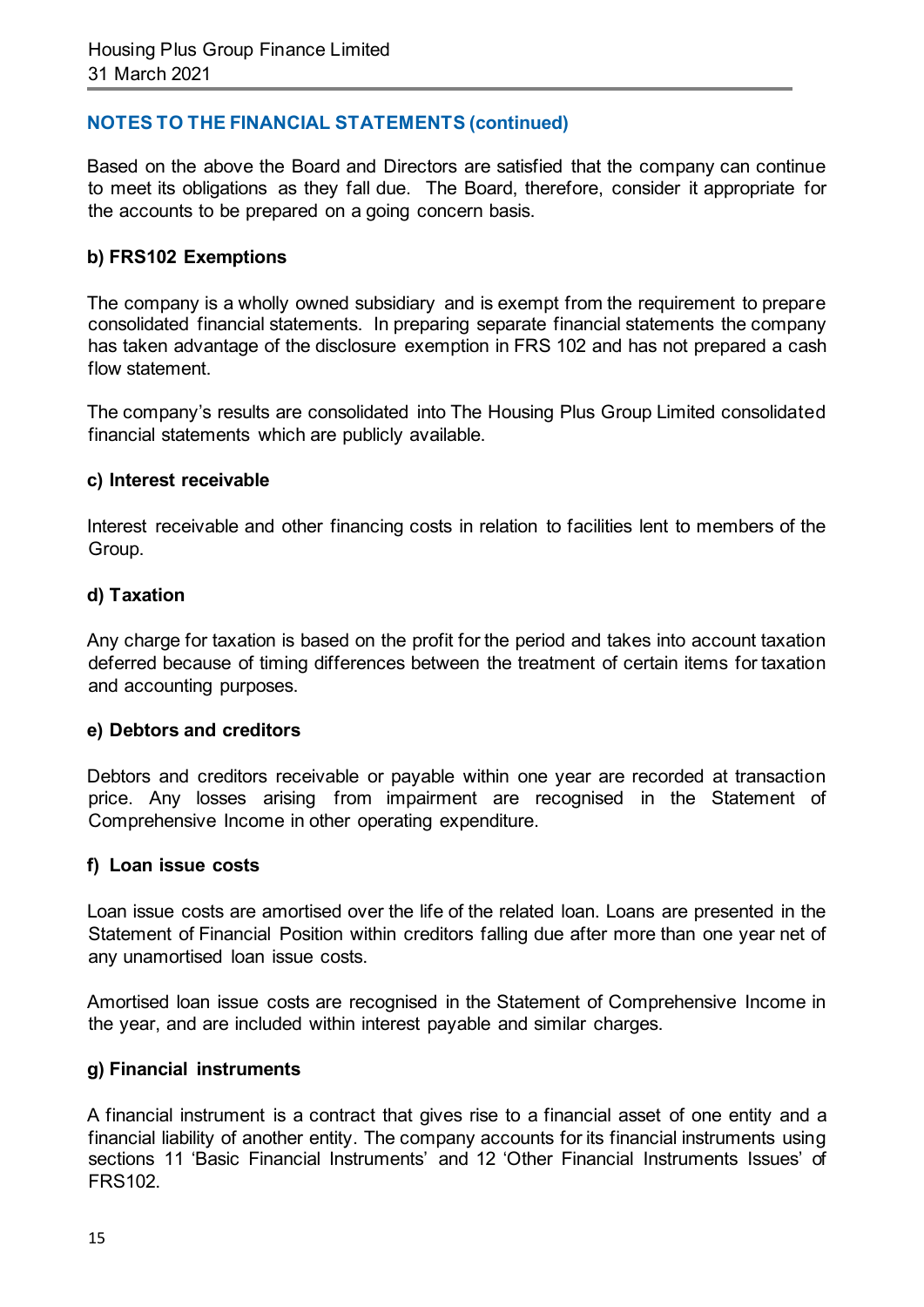# **NOTES TO THE FINANCIAL STATEMENTS (continued)**

Basic financial instruments are initially recognised at transaction price and in subsequent years at amortised cost. Financial assets are derecognised when the rights to the cash flows from the asset expire or are settled. Financial liabilities are derecognised when the obligation is discharged, cancelled or expired. Any difference between the consideration paid or received and the amounts derecognised are recorded in the Statement of Comprehensive Income.

#### **h) Cash and cash equivalents**

Cash and cash equivalents consist of cash at bank, cash in hand, deposits and short term investments with an original maturity of three months or less.

#### **i) Judgements in applying accounting policies and key sources of estimation uncertainty**

The preparation of the financial statements requires the use of certain accounting estimates and judgements concerning the future. There are no estimates and assumptions that have a significant risk of causing a material adjustment to the carrying amounts of assets and liabilities within the next financial year.

#### **3. Profit**

During the period, the company recharged interest paid and other financing costs on loans to the asset-owning borrowers to whom the debt was on-lent or asset-owning borrowers to whom an undrawn element of a loan facility is available. Consequently during the period the company made neither a profit nor a loss.

Audit fees for the company are paid for by the parent entity, The Housing Plus Group Limited and disclosed within its consolidated financial statements.

#### **4. Employees**

The company does not have any employees. All employees acting on behalf of the company are employed by The Housing Plus Group Limited or one of its asset-owning subsidiaries, whose costs are disclosed in those financial statements.

#### **5. Directors' Emoluments**

The directors of Housing Plus Group Finance Limited are employed and remunerated by The Housing Plus Group Limited. Full accounting disclosures on directors' remuneration are therefore included within its consolidated financial statements.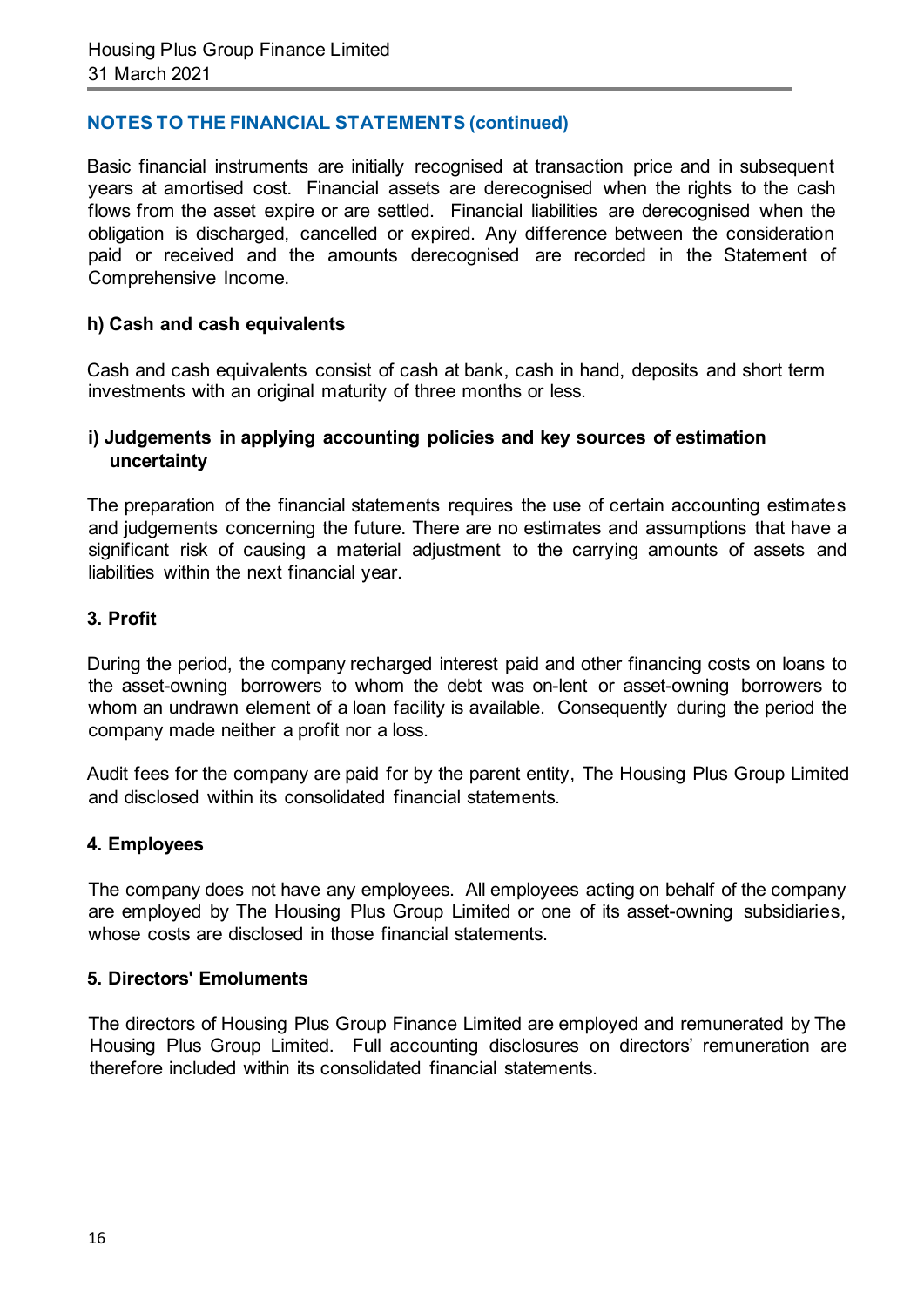# **NOTES TO THE FINANCIAL STATEMENTS (continued)**

# **6. Interest receivable and similar income**

|                                                                                                      | Year end<br>31 March 2021<br>£'000 | <b>Period ended</b><br>31 March 2020<br>£'000 |
|------------------------------------------------------------------------------------------------------|------------------------------------|-----------------------------------------------|
| Interest receivable from Group<br>undertakings                                                       | 13,864                             | 8,414                                         |
|                                                                                                      | 13,864                             | 8,414                                         |
| 7. Interest payable and financing costs                                                              |                                    |                                               |
|                                                                                                      | Year end<br>31 March 2021<br>£'000 | <b>Period ended</b><br>31 March 2020<br>£'000 |
| Interest payable from Group undertakings<br>Non-utilisation fees payable under undrawn<br>facilities | 13,706<br>158                      | 8,317<br>97                                   |
|                                                                                                      | 13,864                             | 8,414                                         |
| 8. Taxation                                                                                          |                                    |                                               |
|                                                                                                      | Year end<br>31 March 2021<br>£'000 | <b>Period ended</b><br>31 March 2020<br>£'000 |
| <b>UK Corporation Tax</b><br>UK Corporation Tax on surplus for the<br>period                         |                                    |                                               |
|                                                                                                      |                                    |                                               |
| <b>9. Debtors</b>                                                                                    |                                    |                                               |
|                                                                                                      | 2021<br>£'000                      | 2020<br>£'000                                 |
| Due within one Year<br>Interest due from Group undertakings                                          | 1,584                              | 2,033                                         |
| Loans to Group undertakings                                                                          | 3,300                              | 3,300                                         |
|                                                                                                      | 4,884                              | 5,333                                         |
|                                                                                                      | 2021                               | 2020                                          |
|                                                                                                      | £'000                              | £'000                                         |
| Due after more than one year                                                                         |                                    |                                               |
| Loans to Group undertakings                                                                          | 283,300<br>283,300                 | 280,600<br>280,600                            |
|                                                                                                      |                                    |                                               |

# **NOTES TO THE FINANCIAL STATEMENTS (continued)**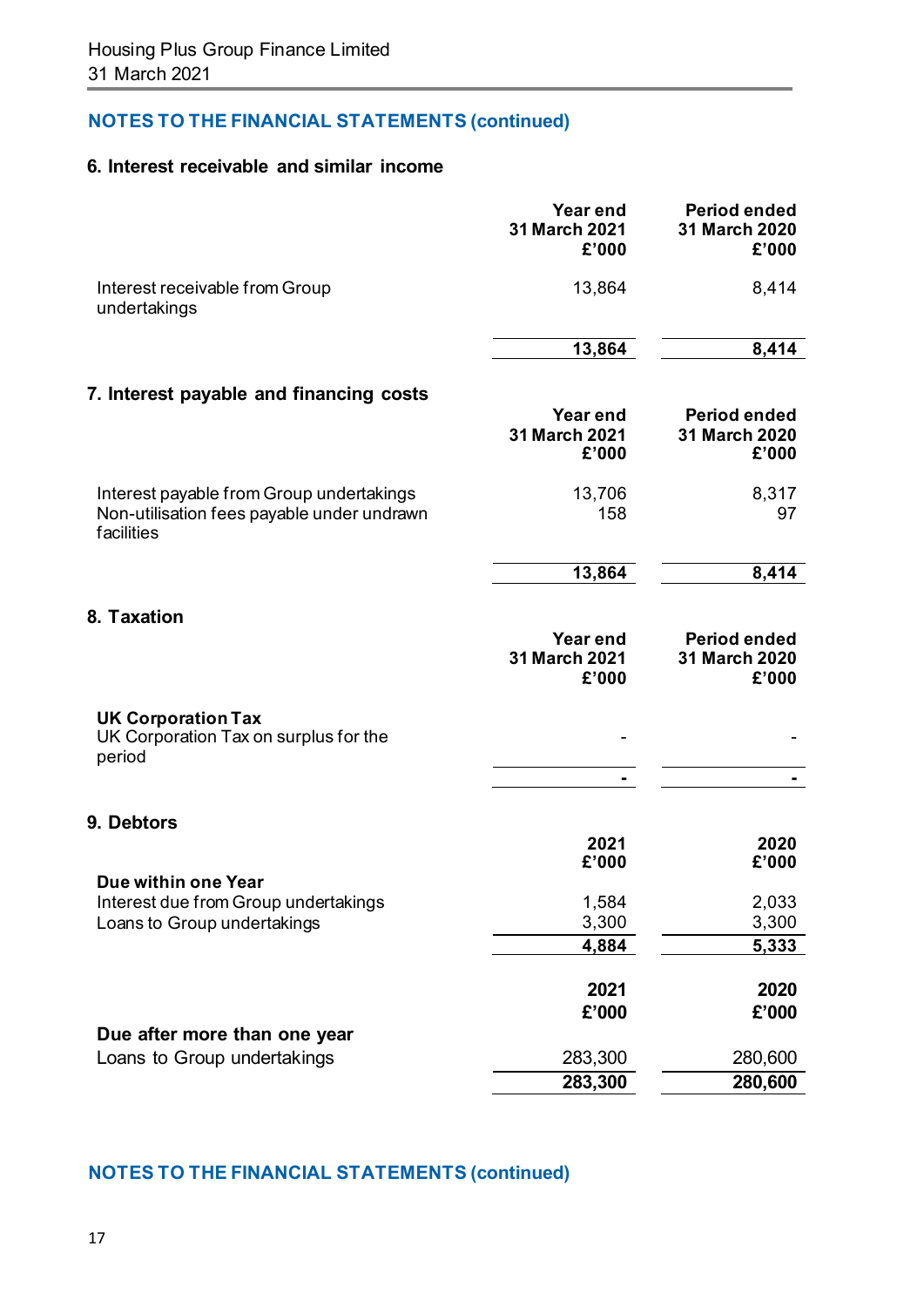## **10. Creditors: amounts falling due within one year**

|                      | 2021<br>£'000 | 2020<br>£'000 |
|----------------------|---------------|---------------|
| Loans and borrowings | 3,300         | 3,300         |
| <b>Accruals</b>      | 1,584         | 2,033         |
|                      | 4,884         | 5,333         |

#### **11. Creditors: amounts falling due after more than one year**

|                      | 2021<br>£'000 | 2020<br>£'000 |
|----------------------|---------------|---------------|
| Loans and borrowings | 283,300       | 280,600       |
|                      | 283,300       | 280,600       |

#### **12. Debt Analysis**

Loans from banks, building societies and capital markets are secured by specific charges on the Group's housing properties. The loans accrue interest at varying rates and are repayable in instalments as shown below:

|                                                 | 2021<br>£'000 | 2020<br>£'000 |
|-------------------------------------------------|---------------|---------------|
| Bank/ building society/ capital market<br>loans |               |               |
| In one year or less, or on demand               | 3,300         | 2,033         |
| Repayable between one year and two              |               |               |
| years                                           | 11,800        | 3,300         |
| Repayable between two and five years            | 42,000        | 42,300        |
| Repayable after five years                      | 229,500       | 235,000       |
|                                                 | 286,600       | 283,900       |

# **NOTES TO THE FINANCIAL STATEMENTS (continued)**

# **12. Debt Analysis (continued)**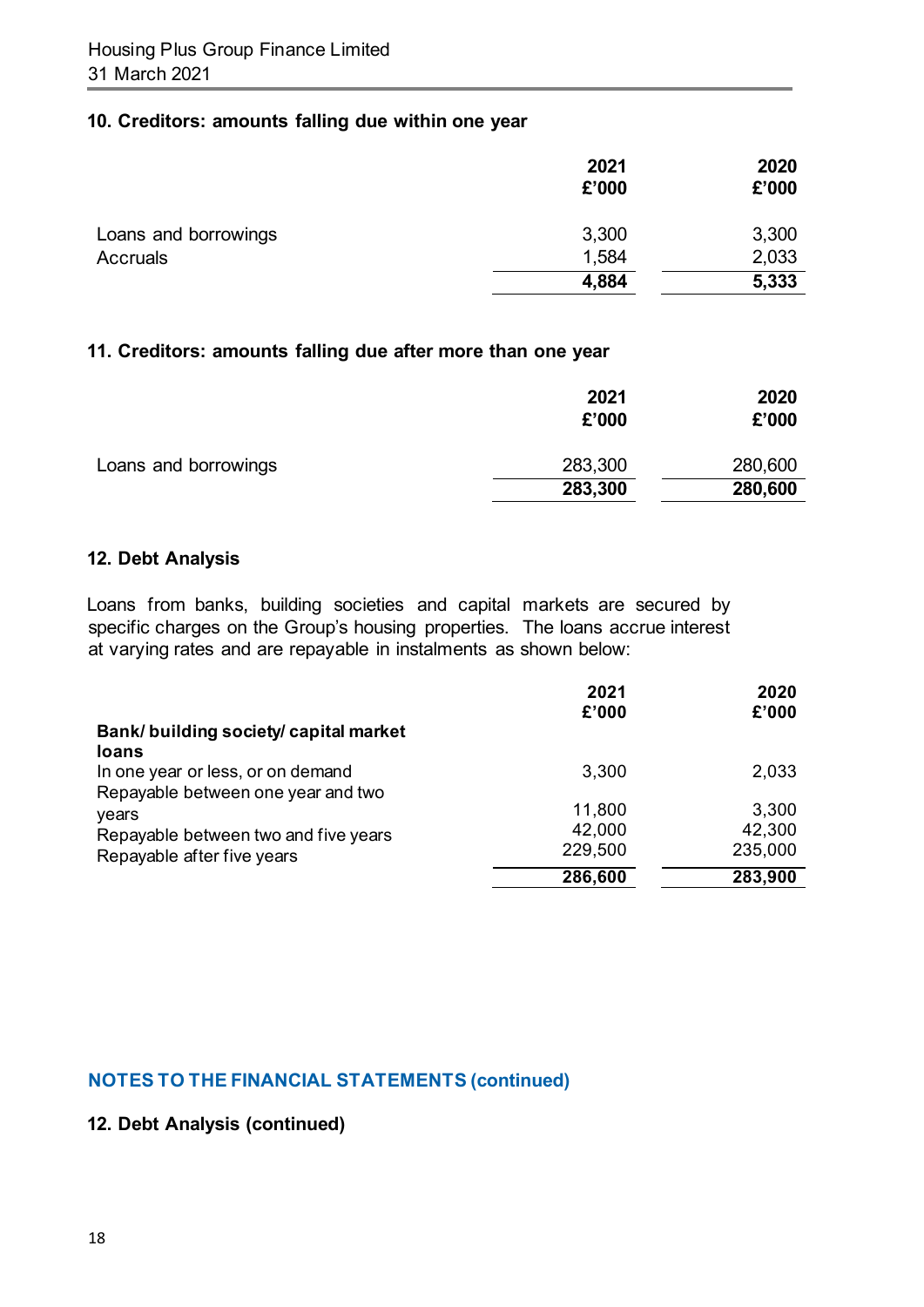The amount repayable in relation to the bank, building society and capital market debt is offset by inter-company debtor balances between Housing Plus Group Finance Limited and South Staffordshire Housing Association and Severnside Housing.

|                      | 2021<br>£'000 | 2020<br>£'000 |
|----------------------|---------------|---------------|
| <b>Loan Facility</b> |               |               |
| Fixed rate loans     | 206,000       | 238,500       |
| Index-linked loans   | 12,000        | 12,000        |
| Variable loans       | 68,600        | 33,400        |
|                      | 286,600       | 283,900       |

## **Security, terms of repayment and interest rates**

At 31 March 2021 the HPG Finance Ltd had total facilities as detailed below of £332.1m (2020: £315.4m) with £45.5m (2020: £31.5m) remaining undrawn. £6m of additional funding was drawn from existing facilities during the year and £3.6m repaid. In addition the HPG Finance Ltd.'s Revolving Credit Facilities increased by £20m with Nationwide. Loan balances as 31 March 2021 were £286.6m (2020: £283.9m).

The Nationwide loan is secured by properties owned by SSHA and Severnside. The final scheduled loan repayment is due in March 2045. Of the total loan drawn of £198.6m, 63% are fixed rate loans with a weighted average interest rate of 6.10%, 31% are variable rate loans with a weighted average interest rate of 1.39% and 6% are index linked with an interest rate of 5.32%. The total Nationwide facility as at 31 March 2021 is £237.1m, with £38.5m remaining undrawn.

The Private Placement with the BAE pension fund of £45m is secured against properties owned by SSHA. £35m of the Private Placement is to be repaid between August 2038 and August 2042 in equal instalments of £7m and has a fixed interest rate of 5%, with the remaining £10m being repaid in a single instalment in August 2042 with a fixed interest rate of 3.75%.

The Private Placement with Canada Life of £35m is secured against properties owned by Severnside. The interest rate is fixed at 4.54% and the Private Placement is due to be repaid in September 2048.

The £15m Revolving Credit Facility with Clydesdale Bank plc. is secured against properties owned by SSHA. At 1 April 2021 £8m of the facility had been utilised. The facility is repayable in full on 26 January 2023 and has a variable interest rate of 1.29%. £7m of the facility remains undrawn.

# **NOTES TO THE FINANCIAL STATEMENTS (continued)**

**Security, terms of repayment and interest rates (continued)**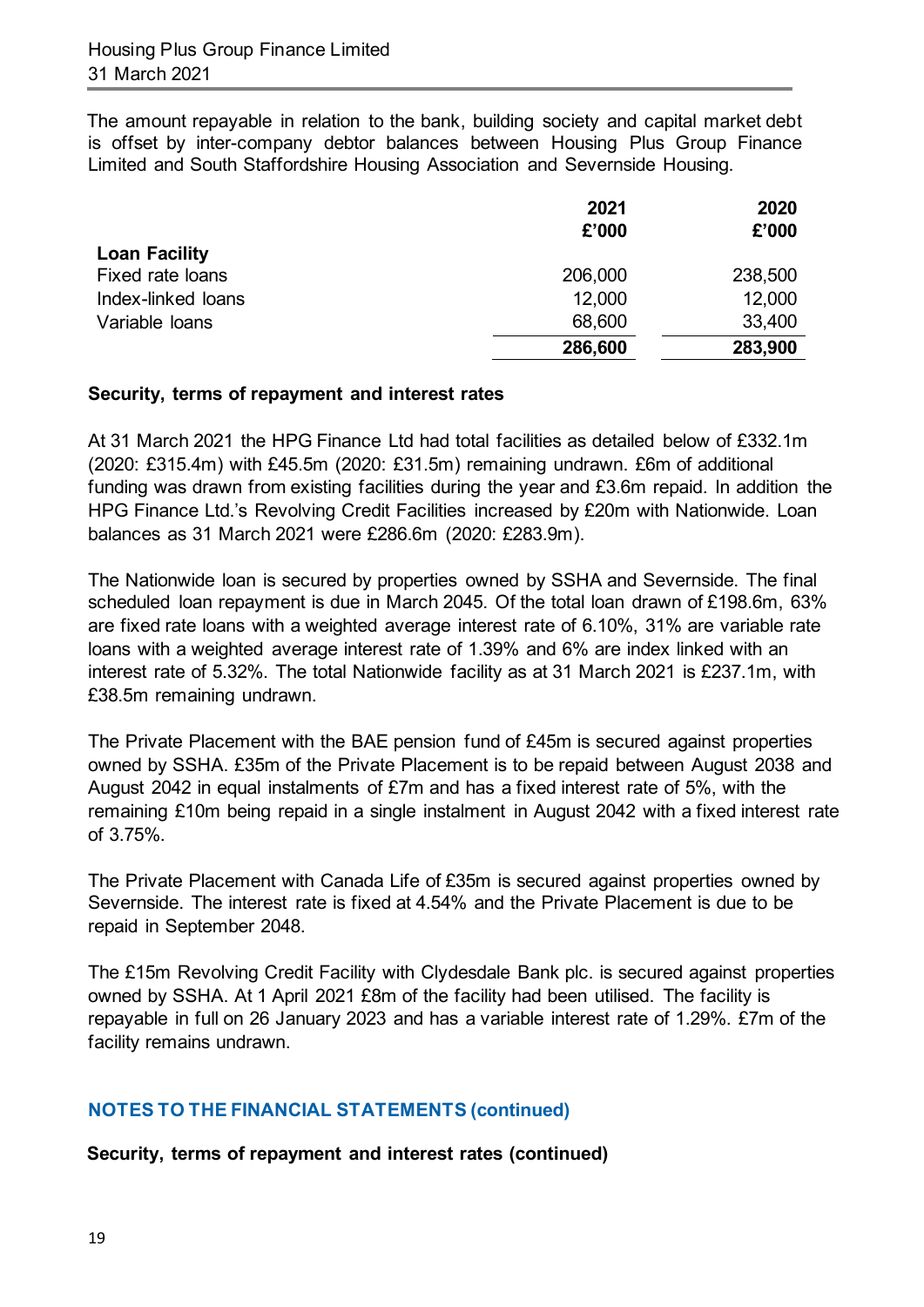All of Housing Plus Group Finance Limited's costs relating to providing funding services are billed to the relevant asset-owning subsidiary of The Housing Plus Group Limited.

The risks faced by this company have been disclosed within the Report of the Board on pages 3 and 4.

# **13. Analysis of changes in net debt**

|                                      | At the<br>beginning<br>of the<br>period<br>£'000 | <b>Cashflow</b><br>£'000 | Non-cash<br><b>Movements</b><br>£'000 | At the<br>end of<br>the<br>period<br>£'000 |
|--------------------------------------|--------------------------------------------------|--------------------------|---------------------------------------|--------------------------------------------|
| Cash and Cash<br>equivalents         |                                                  |                          |                                       |                                            |
| Housing loans due within<br>one year | (3,300)                                          | 3,300                    | (3,300)                               | (3,300)                                    |
| Housing loans due after<br>one year  | (280, 600)                                       | (6,000)                  | 3,300                                 | (283, 300)                                 |
|                                      | (283, 900)                                       | (2,700)                  |                                       | (286, 600)                                 |

## **14. Financial Instruments**

| Financial assets at fair value through profit<br>or loss                       | <b>Note</b> | 2021<br>£'000 | 2020<br>£'000 |
|--------------------------------------------------------------------------------|-------------|---------------|---------------|
| Financial assets that are debt instruments<br>measured at historical cost      |             |               |               |
| Amounts owed from group undertakings                                           | 11          | 288,184       | 285,933       |
| <b>Financial Liabilities measured at fair value</b><br>through profit and loss |             | 288,184       | 285,933       |
| <b>Financial Liabilities measured at amortised</b><br>cost                     |             |               |               |
| Loans                                                                          | 12,13       | 286,600       | 283,900       |
| Accruals                                                                       | 12          | 1,584         | 2,033         |
|                                                                                |             | 288,184       | 285,933       |

# **NOTES TO THE FINANCIAL STATEMENTS (continued)**